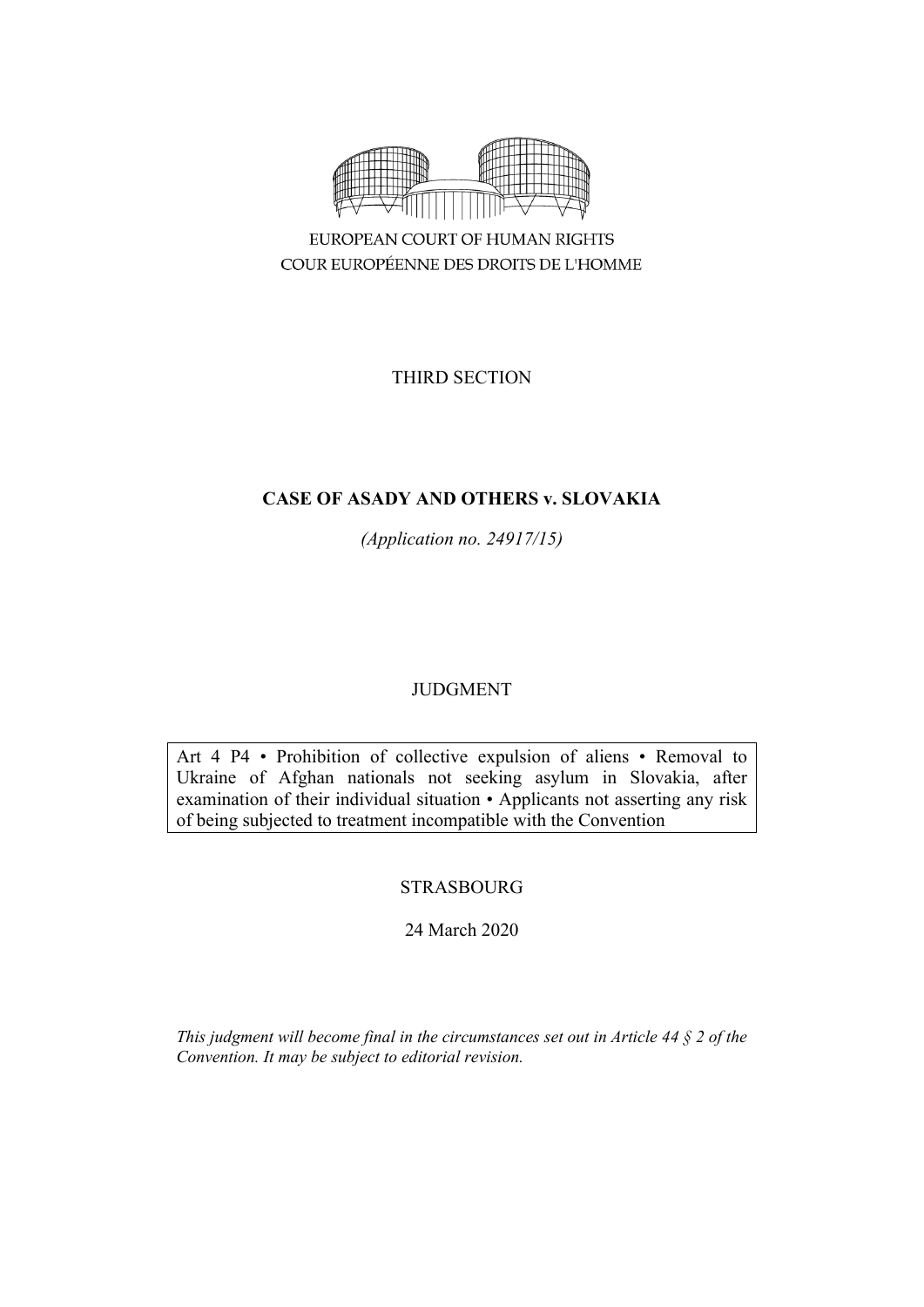#### **In the case of Asady and Others v. Slovakia,**

The European Court of Human Rights (Third Section), sitting as a Chamber composed of:

Paul Lemmens, *President,* Helen Keller, Dmitry Dedov, Alena Poláčková, Gilberto Felici, Erik Wennerström, Lorraine Schembri Orland, *judges,*

and Stephen Phillips, *Section Registrar,*

Having deliberated in private on 10 December 2019 and 25 February 2020,

Delivers the following judgment, which was adopted on that last date:

### **PROCEDURE**

1. The case originated in an application (no. 24917/15) against the Slovak Republic lodged with the Court under Article 34 of the Convention for the Protection of Human Rights and Fundamental Freedoms ("the Convention") by nineteen Afghan nationals on 17 May 2015. A list of the applicants is set out in the appendix.

2. The applicants were represented by Ms Z. Števulová, a lawyer from the Slovak branch of the Human Rights League, an international nongovernmental organisation (NGO). The Government of the Slovak Republic ("the Government") were represented by their Agent, Ms M. Pirošíková.

3. The applicants alleged that their expulsion to Ukraine had been collective in nature and that they had not had an effective remedy in respect of it. In particular, they alleged that the State authorities had not carried out an individual assessment and examination of their cases and had denied them access to the asylum procedure.

4. On 26 September 2016 the complaints concerning Article 4 of Protocol No. 4, taken alone and in conjunction with Article 13 of the Convention, were communicated to the Government, and the remainder of the application was declared inadmissible, pursuant to Rule  $54 \S 3$  of the Rules of Court.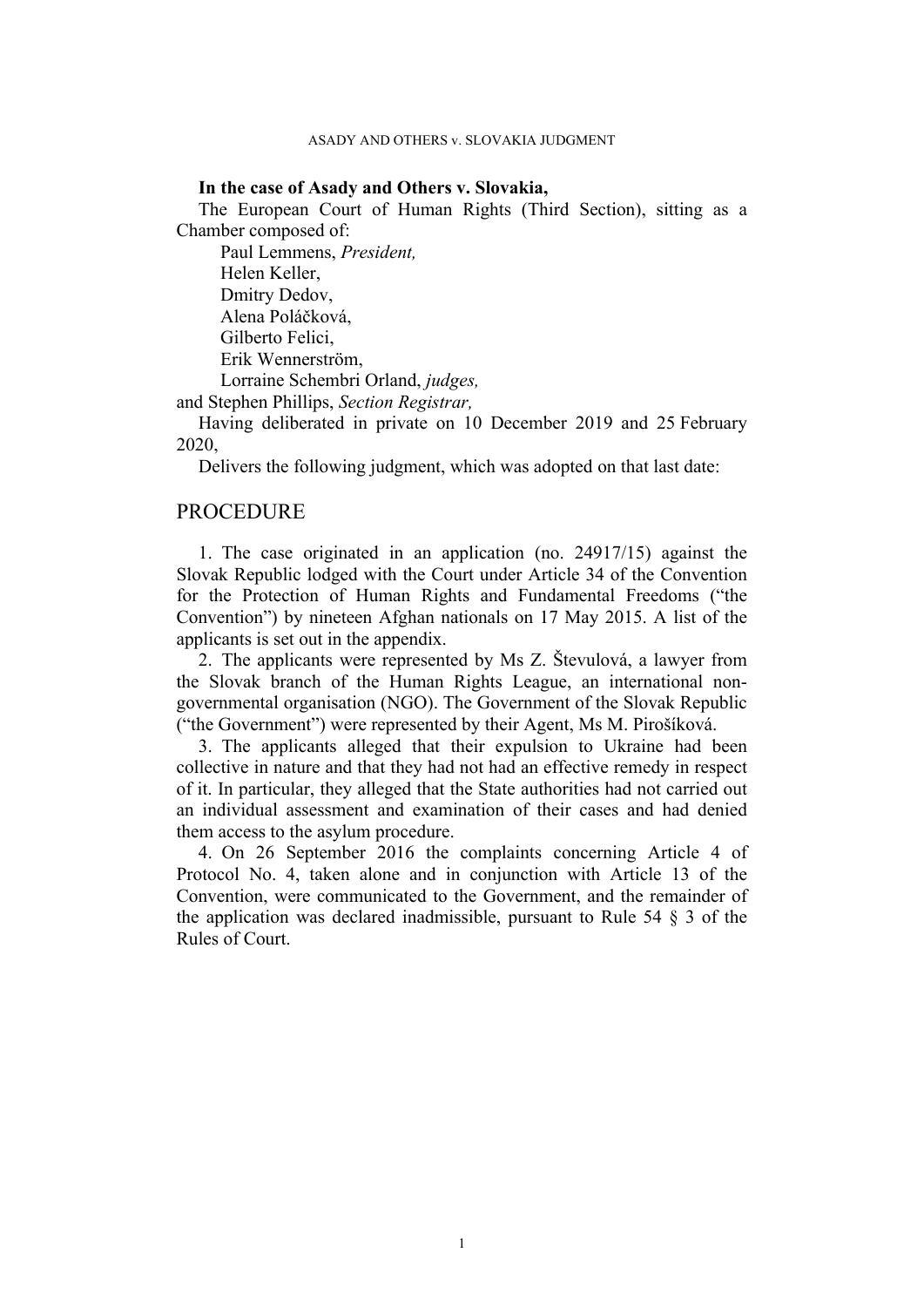# THE FACTS

### I. THE CIRCUMSTANCES OF THE CASE

### **A. Events of 17 November 2014**

5. On 17 November 2014 at 1.30 a.m. the Slovak Border and Foreigners Police ("the police") apprehended, near the Ukrainian border, the nineteen applicants, together with other Afghan nationals. The applicants were found hidden in a truck whose driver fled after the police patrol had followed the vehicle which had not reacted to warning signs; none of them were carrying identity documents.

<span id="page-2-1"></span>6. According to the Government, thirty-two persons, including the applicants, were subsequently taken to the border police station in Petrovce ("the police station") for the purposes of an identity check. Ten police officers were assigned to record their statements and document their cases; other officers were involved in undertaking certain actions around the site where the applicants had been apprehended and in providing transfers to the police station. A Persian-language translator was present from 9 a.m. for twenty-four hours and assisted the police in their dealings with the applicants. As to the other thirteen persons (the persons other than the nineteen applicants) brought to the police station, one of them was taken for a medical examination; the remaining twelve (five men, five women and two children) – who had asked for asylum – were transferred to a reception centre for asylum seekers on 18 November 2014 at 2 a.m. The Government provided a copy of the note on that transfer, which contained the names of the persons concerned.

<span id="page-2-0"></span>7. The Government submitted, in respect of the applicants, the following documents, dated 17 November 2014, most of which were signed by the applicants and the interpreter:

- official notes, according to which the applicants had been brought to the police station for the purposes of establishing their identity;

- transcripts of oral explanations provided by the applicants concerning their irregular border-crossing; according to those transcripts, all the applicants had answered in the negative when asked by the police whether they had suffered persecution in their country of origin and whether they wished to seek asylum in Slovakia, stating that they had left Afghanistan for economic reasons and wanted to go to Germany;

- documents whereby the applicants had been informed of the commencement of the proceedings on their administrative expulsion and of their right to legal aid;

- transcripts of the interviews conducted with the applicants in their capacity as parties to the expulsion proceedings, whereby they had declared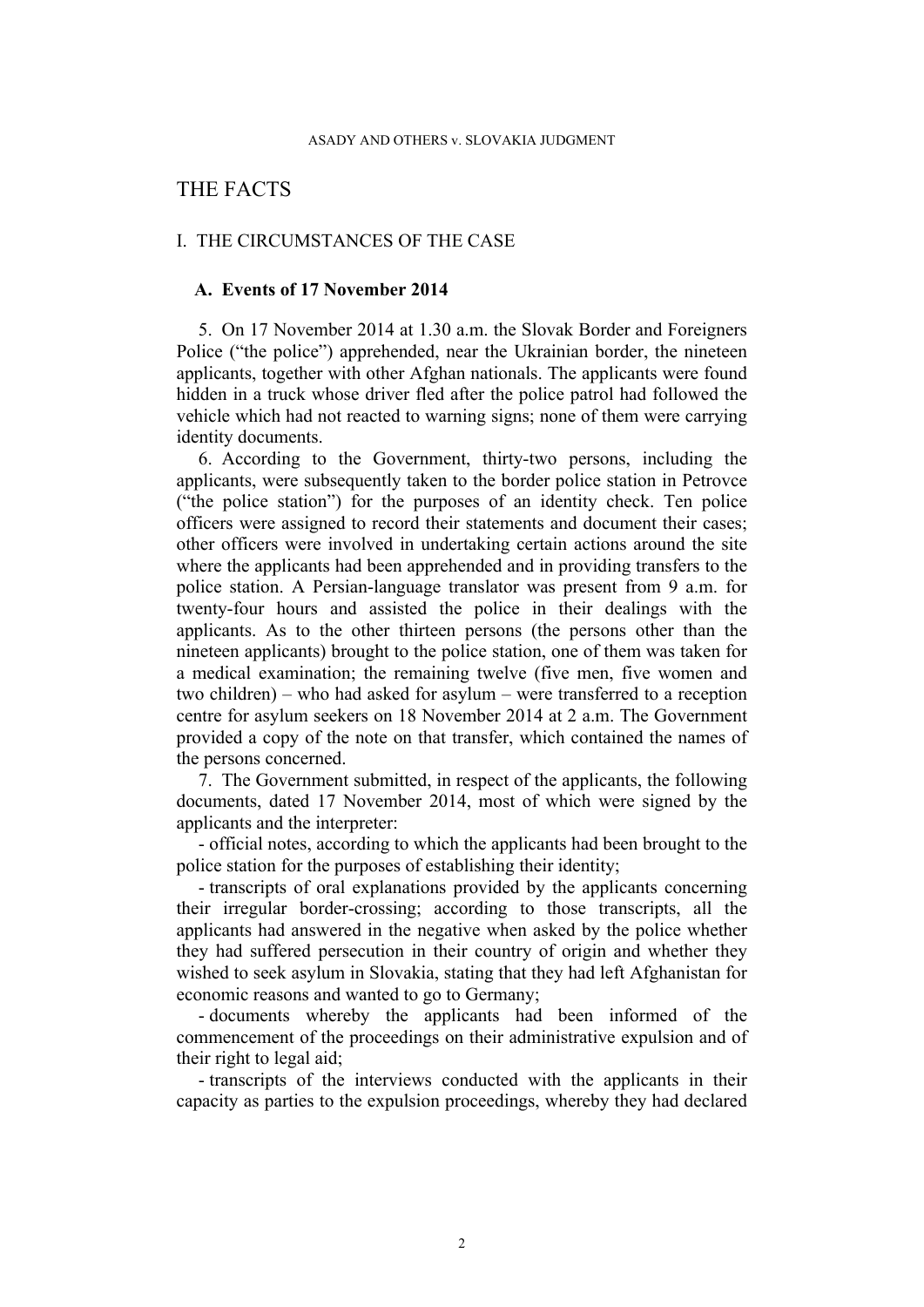that they had not suffered any kind of persecution in Afghanistan nor been sentenced to death there;

- documents whereby each applicant had been informed of the possibility to comment on the contents of his respective case file and to adduce evidence, neither of which possibilities the applicants had used;

- police decisions, rendered individually in respect of each applicant but with the same wording, on the applicants' administrative expulsion to Ukraine on the basis of sections 77  $\S$  1 and 82  $\S$  1 (a) of the Aliens Act (Law no. 404/2011 Coll., as amended), including a three-year ban on reentering Slovak territory under Article 82 § 3 (b); pursuant to Article 83  $\S 2$  (a) of the Aliens Act, the applicants had not been given any time-limit in respect of their voluntary departure, and the suspensive effect of any possible appeal had been excluded on the grounds of urgent public interest, pursuant to section 55(2) of the Administrative Proceedings Act (Law no. 71/1967 Coll., as amended); according to the instruction at the end of each decision regarding available remedies, an appeal against a decision could be lodged within fifteen days of the respective applicant being notified of that decision, and any subsequent decision was reviewable by a court; according to the note on the last page of that instruction, the decisions in question had been handed over to the applicants, as affirmed by the applicants' and the interpreter's signatures;

- documents whereby the applicants had been informed that their personal data would be registered in the information systems of the Slovak Ministry of Interior, in the EURODAC system, and in the Schengen information system;

- documents whereby the applicants had been informed of the possibility for them to ask the International Organization for Migration to be voluntarily returned to their home country;

- requests for the readmission of the applicants to Ukraine, issued by the police in a simplified procedure; documents certifying that the applicants had been returned to the Ukrainian authorities at 10.30 p.m. on 17 November 2014; and official notes on the execution of the expulsion decisions.

<span id="page-3-0"></span>8. According to the above documents, all the interviews lasted exactly ten minutes and were conducted by two police officers in the presence of the interpreter. The times of some interviews, as given in the documents, overlapped – for example, between 9.20 a.m. and 9.30 a.m. two police officers and the same interpreter were recorded as being present at three different interviews. The questions were standardised, and most of the applicants' recorded answers were identical; the only difference was in the respective amounts of money the applicants were recorded as having in their possession.

9. Before the Court, the applicants submitted that the police had not properly identified all of them, that only a few of them had been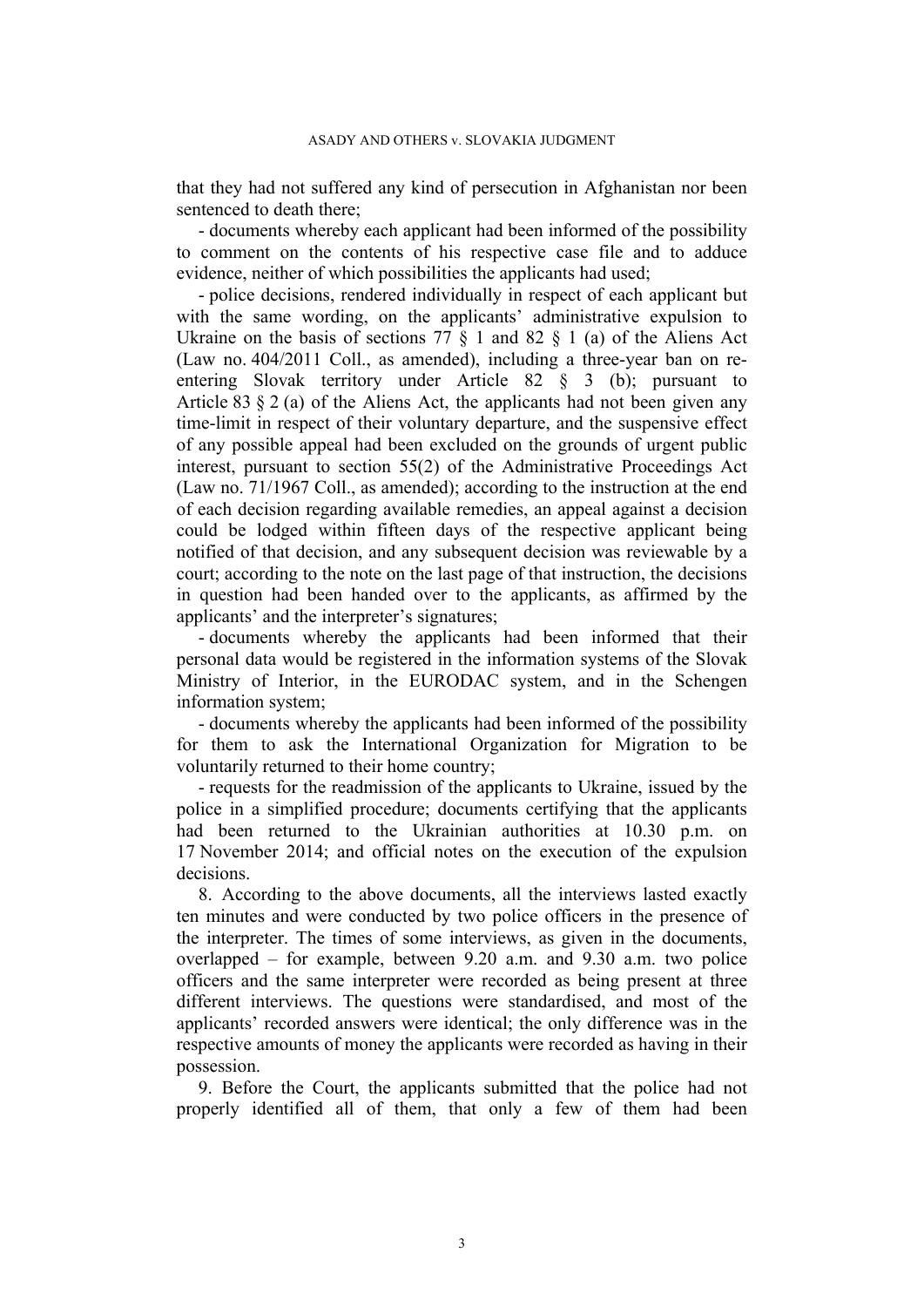interviewed, and that they had been made to sign documents of unknown content in the Slovak language, having been told that those documents related to their asylum requests and that they would be transferred to a reception centre for asylum seekers. They also maintained that they had been given no information regarding the asylum procedure in Slovakia; they had nevertheless approached police officers with requests for asylum and for legal assistance, but the police had ignored them – even though they had transferred the remaining twelve persons to an establishment for asylum seekers. Moreover, the interpreter was present for a few hours only, as affirmed by the transcripts of the interviews, according to which all those interviews had taken place between 9.10 a.m. and 12.30 p.m.

<span id="page-4-0"></span>10. It appears from the expulsion decisions of 17 November 2014 that the police took into account the economic situation of the applicants and the absence of any family ties in Slovakia, and that they examined the existence of any obstacles to the administrative expulsion, within the meaning of section 81 of the Aliens Act and with regard to Articles 3 and 8 of the Convention. In that the police also based their standpoint on the statements made by the applicants, who had not alleged any interference with their private and family life in Ukraine or any risk of torture, inhuman or degrading treatment or punishment if they were returned there. The police furthermore emphasised that the applicants were not at risk of any forced return to their country of origin (which had been confirmed at a bilateral meeting at the Slovak/Ukraine border of persons with the relevant authority), and that Ukraine had ratified the Convention.

11. On the basis of the above decisions on their administrative expulsion, the applicants were expelled to Ukraine on the same day (17 November 2014) at 10.30 p.m. They maintained that they had not been given copies of the decisions while they had still been on Slovak territory and that they had obtained copies only later by authorising their current legal representative to inspect their respective case files.

#### **B. Developments after the applicants' expulsion to Ukraine**

12. In Ukraine, the applicants were placed in the temporary detention centre in the town of Chop.

<span id="page-4-1"></span>13. The file contains a copy of an email string between employees of an NGO in Ukraine who from 18 November 2014 onwards were allowed to talk to the applicants and lawyers from the Slovak branch of the Human Rights League, which resulted in the lodging of the appeals detailed. It appears from the email string that the applicants had been stating, since 18 November 2014, that they had asked for asylum in Slovakia and did not understand why they had been removed from Slovakia (unlike the other twelve migrants who had been arrested with the applicants); they also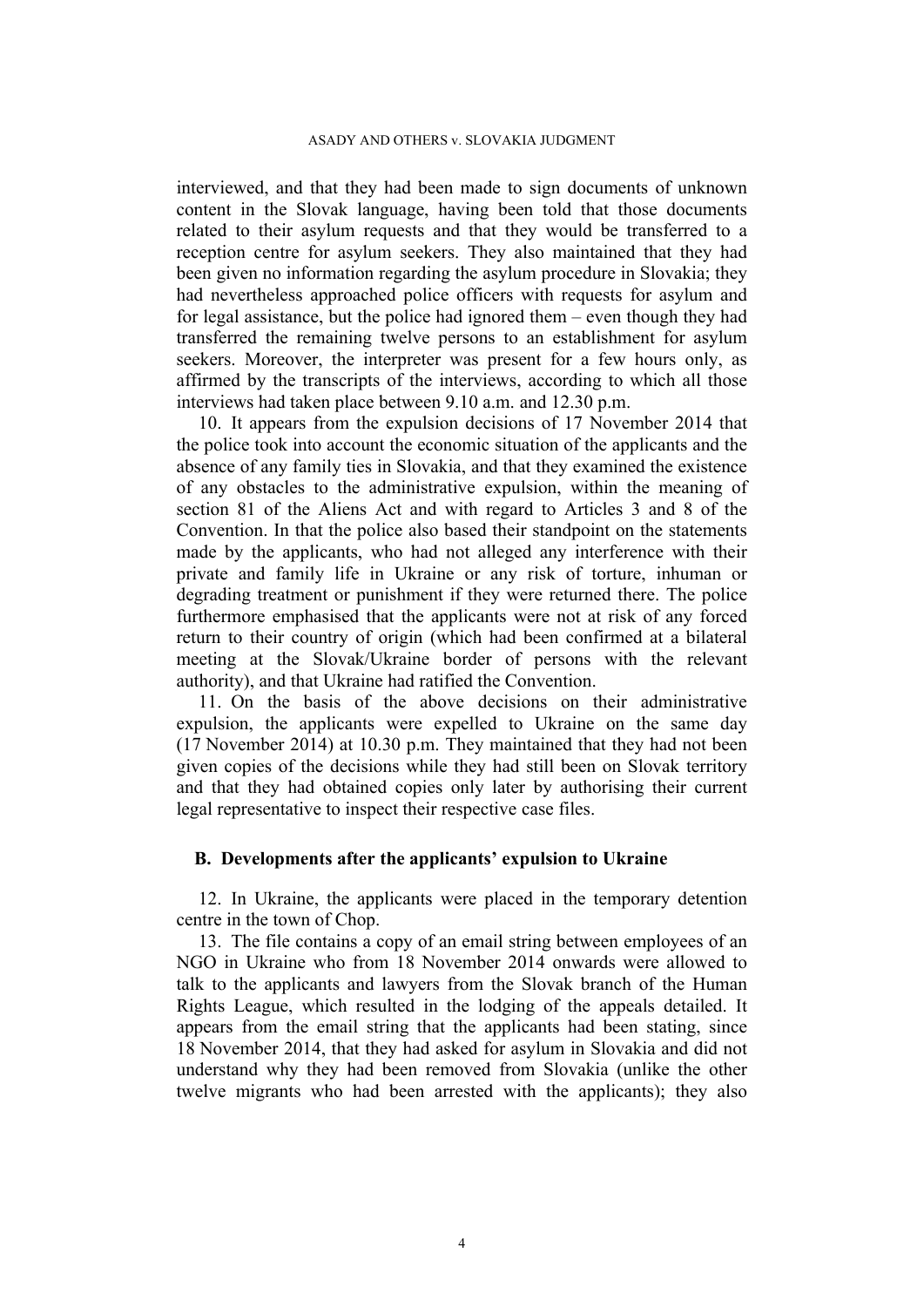expressed the view that the interpreter had provided an inaccurate translation.

<span id="page-5-1"></span>14. On 25 November 2014, the first four applicants (Zabi Asady, Farid Ahmad Ahmadi, Ali Ahmadi, Sher Badov Shinwari) instructed a lawyer and lodged an appeal against the administrative expulsion decisions against them, alleging a violation of their procedural rights and a violation of Article 13 of the Convention taken in conjunction with Article 3 and Article 4 of Protocol No. 4. They maintained that only one person from their group had been questioned by the police and that the others had merely been handed documents in Slovak for them to sign, having been told that they would be taken to a reception centre for asylum seekers; thus, the obstacles to their expulsion and the risk of their indirect refoulement to Afghanistan where they feared prosecution had not been examined. Furthermore, their requests for asylum had been ignored by the Slovak police, they had not had access to any legal aid, and they had been expelled without having been first served with the relevant decision and without having had an effective remedy at their disposal. In their view, the situation complained of had thus amounted to collective expulsion, which was prohibited by Article 4 of Protocol No. 4.

15. On 10 and 25 December 2014, the applicants were transferred to another detention centre (in the municipality of Zhuravychi).

16. On 7 January 2015, the Slovak border police directorate dismissed their appeals and confirmed the impugned decisions of 17 November 2014. Referring to the contents of the file, the border police directorate pointed out that interpretation into Persian had been provided throughout the entire proceedings on expulsion; moreover, the applicants had been duly informed of their rights, had signed the relevant documents and had expressly stated that they did not want to ask for asylum. Furthermore, individual decisions had been delivered in respect of all the applicants and there had been no obstacles to their expulsion to Ukraine.

## **C. The applicants' whereabouts and their contacts with their legal representative**

17. According to their legal representative, some applicants returned to Afghanistan, where they live under unstable conditions due to the deteriorating security situation in the country, which does not always allow them access to means of communication. Others are asylum seekers in Europe, with only occasional access to the Internet or telephone. In the light of those specific circumstances, their legal representative has created a Facebook group with a view to staying in contact with the applicants.

<span id="page-5-0"></span>18. In observations dated 10 May 2017, the applicants' legal representative provided the Court with the following information concerning the whereabouts of the applicants and her contacts with them: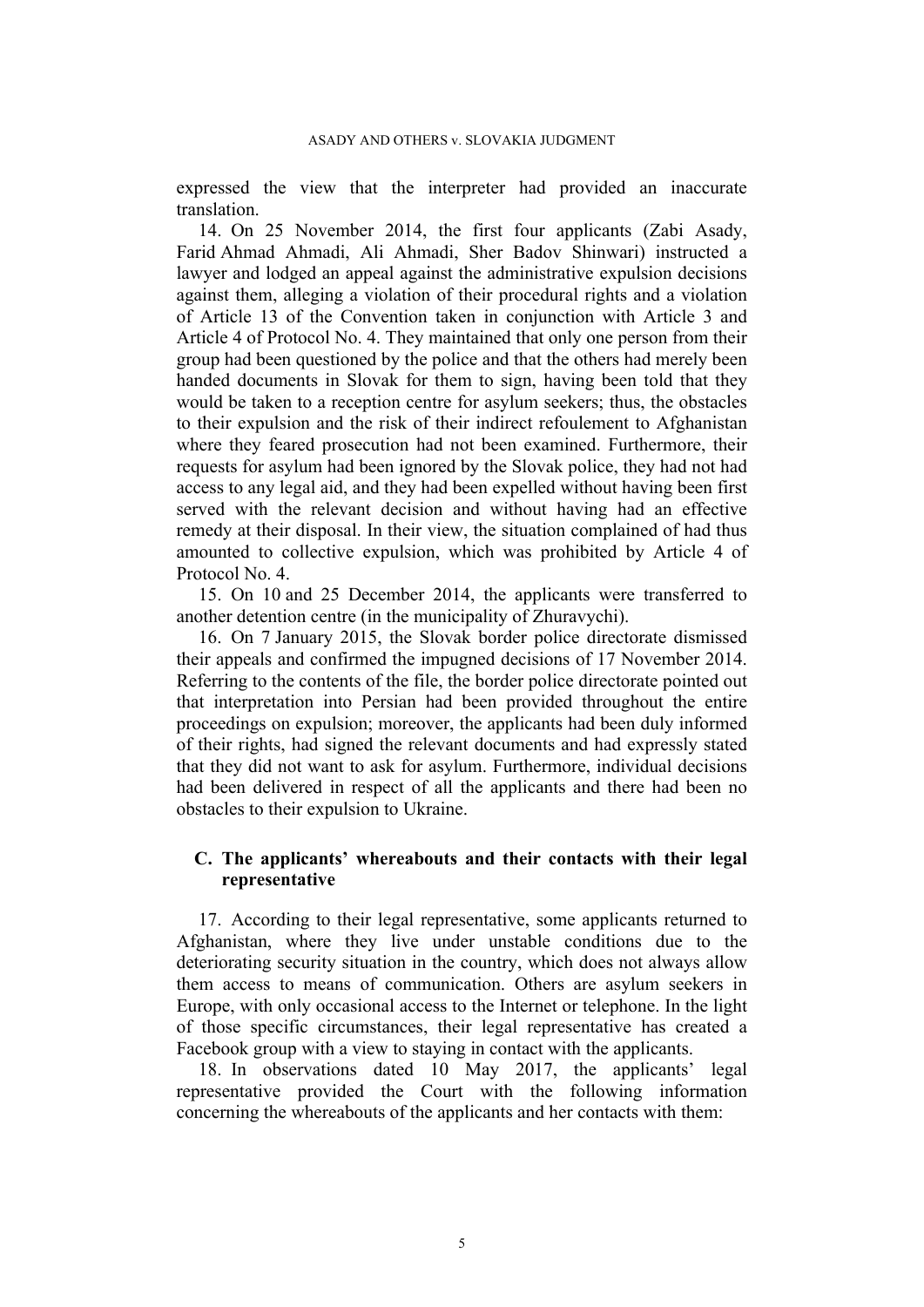- Mr Zabi Asady currently resides in Sweden and maintains indirect contact with the applicants' legal representative via another applicant, Mr Sher Badov Shinwari. The legal representative provided the Court with a link to his Facebook account. He is also a member of a Facebook group dedicated to the instant case.

- Mr Farid Ahmad Ahmadi currently resides in Vienna, Austria. The legal representative provided a link to his Facebook account.

- Mr Ali Ahmadi's place of residence is currently unknown.

- Mr Sher Badov Shinwari currently resides in Austria as an asylum seeker and maintains direct contact with the legal representative via Facebook. He provided a statement regarding his just satisfaction claim.

- Mr Abdul Hamid Nasri currently resides in Denmark as an asylum seeker and maintains contact with the legal representative via Facebook. He provided a statement regarding the just satisfaction claim.

- Mr Mohammad Azam currently resides in Kabul, Afghanistan and maintains direct contact with the legal representative via Facebook. He provided a statement regarding the just satisfaction claim.

- Mr Samiuddin Faizy currently resides in France as an asylum seeker and maintains contact with the legal representative via Facebook. He provided a statement regarding the just satisfaction claim.

- Mr Mohammad Shakib currently resides in Odessa, Ukraine and maintains contact with the legal representative via Facebook. He provided a statement regarding the just satisfaction claim.

- Mr Nasir Ahangarzada's place of residence is currently unknown.

- Mr Zabiullah Zazai currently resides in Mazar-e Sharif, Afghanistan, and maintains direct contact with the legal representative via Facebook. He provided a statement regarding the just satisfaction claim.

- Mr Ali Ahmad Ali Zada's place of residence is currently unknown.

- Mr Abobaker Jamil currently resides in Afghanistan and maintains direct contact with the legal representative via Facebook. He provided a statement regarding the just satisfaction claim.

- Mr Salman Faqiri and his brother Mr Sohrab Faqiri are no longer interested in pursuing the proceedings and wish to strike their applications out of the Court's list of cases.

- Mr Mohamad Farid Ekhlas's place of residence is currently unknown.

- Mr Edris Yusufi's place of residence is currently unknown.

- Mr Bezhan Rahimi currently resides in Germany. The legal representative provided a link to his Facebook account.

- Mr Miramza Sidiqi currently resides in Berlin, Germany. His legal representative provided a link to his Facebook account.

- Mr Rahim Rahimi currently resides in Zurich, Switzerland. He maintains indirect contact with the legal representative via a Facebook group dedicated to the instant case; the legal representative provided a link to his Facebook account.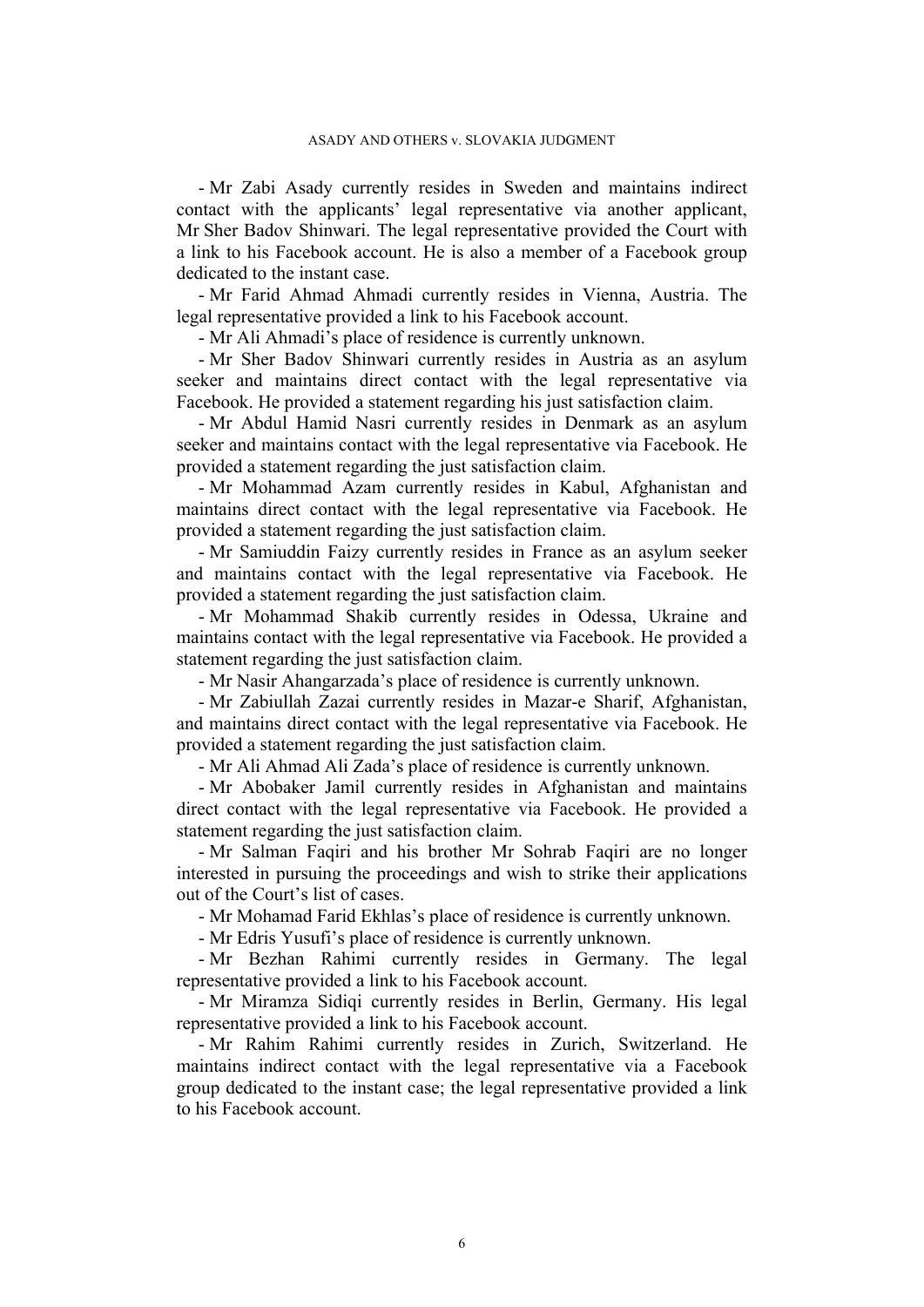#### ASADY AND OTHERS v. SLOVAKIA JUDGMENT

#### II. RELEVANT DOMESTIC LAW AND PRACTICE

### **A. Police Corps Act 1993 (Law no. 171/1993 Coll., as amended)**

19. Section 17(1) authorises the police to seek explanations, where required, from anyone who can contribute to the clarification of facts that are of importance in uncovering a misdemeanour or administrative offence and the perpetrator thereof, or facts of importance in tracking down missing or wanted persons or items.

20. Under sections 18(3) and (4), the police can take a person to a police station for the purposes of verifying his or her identity if that person is unable to credibly prove his or her name and surname, date of birth and place of residence.

### **B. Asylum Act (Law no. 480/2002 Coll., as amended)**

21. Under section 3(1), asylum proceedings are launched by means of a declaration by the individual concerned to the relevant police department that he or she is applying for asylum or subsidiary protection on the territory of the Slovak Republic. Section 3(2)(b) provides that if a foreigner requests asylum after entering the territory of the Slovak Republic, the authority authorised to receive the asylum request is the police office established within the asylum facility. Under section 3(8), if a foreigner applies for asylum at a police office that does not have authority to receive an asylum request, that police office is obliged to inform the applicant of the relevant police office and provide him or her with a travel document valid for twenty-four hours; alternatively, it may decide that he or she should be detained.

### **C. Aliens Act (Law no. 404/2011 Coll., as amended)**

22. Under section 77 § 2, the collective expulsion of foreigners on the basis of one single decision is inadmissible.

23. Section 81 enumerates the obstacles to administrative expulsion. Under section  $81(1)$ , it is not possible to expel an alien to a country where his life would be at risk on the grounds of race, nationality, religion, or association with a social group or political conviction, or where he would be at risk of torture or of cruel, inhuman or degrading treatment or punishment. It is also not possible to expel an alien to a country that has imposed on him the death penalty or where he can be expected to receive such a sentence in pending criminal proceedings.

Under section 81(2), an alien cannot be expelled to a country where his liberty would be at risk on the grounds of race, nationality, religion, or association with a social group or political conviction; this does not apply if,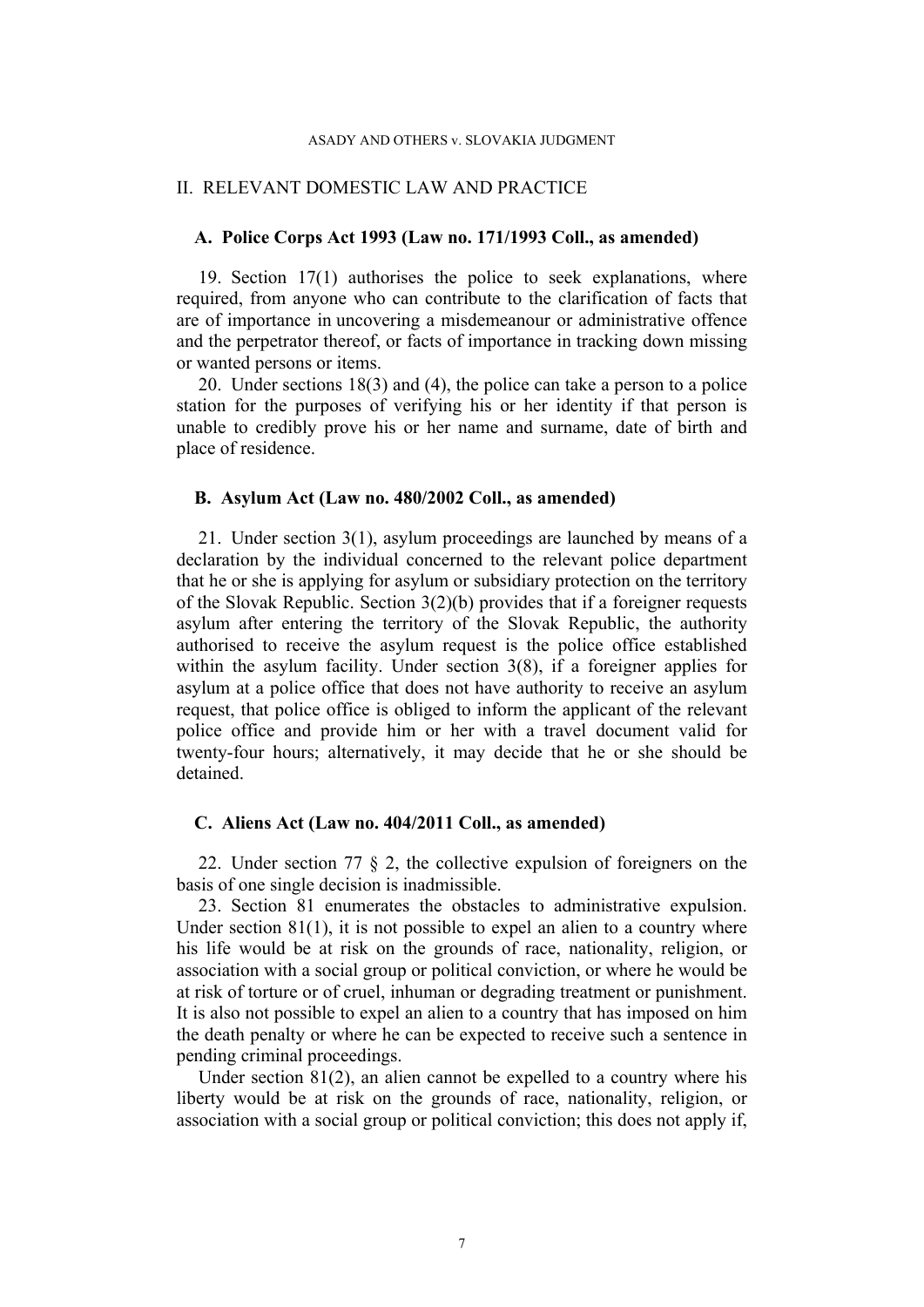by his behaviour, the alien puts national security at risk or if he has been convicted of a criminal offence and represents a danger to Slovakia.

Under section 81(4), an alien cannot be expelled to a country where he would be at risk of a forced return to [his or her country of origin], as described in section 81(1) and (2).

24. Section  $82(1)(a)$  provides that the border police can authorise the administrative expulsion of a third-country national if he or she has irregularly crossed the external border, or if he or she intentionally avoids or refuses to undergo border control checks when crossing the external border.

25. Under section 83(1) and (2), a third-country national in respect of whom an administrative expulsion decision has been rendered is obliged to leave the territory within the period allowed for voluntary departure set out in the expulsion decision (which should fall between seven and thirty days of that decision gaining force). If it is deemed likely that the person in question might escape or otherwise obstruct or hinder the exercise of the administrative expulsion – and in particular if the person's identity cannot be verified, or if the third-country national threatens the State's security, public order, public health or the rights and freedoms of others – the police need not stipulate any deadline in respect of voluntary departure.

# **D. Administrative Proceedings Act (Law no. 71/1967 Coll., as amended)**

26. An appeal can be lodged against an administrative expulsion decision within fifteen days of the person concerned being notified thereof (sections 53 and  $54(2)$ ).

27. Under section 55(2), an appeal lodged against an administrative decision before the expiry of the relevant time-limit has suspensive effect, unless provided otherwise. The administrative authority may exclude the suspensive effect only if the urgent public interest so requires, or if there is a risk that by suspending the enforcement of a decision a party to the proceedings or a third person might suffer irreparable damage.

### III. RELEVANT INTERNATIONAL DOCUMENTS

28. The relevant international documents are listed in *Sharifi and Others v. Italy and Greece* (no. 16643/09, §§ 51-82, 21 October 2014) and in *N.D. and N.T. v. Spain* ([GC], nos. 8675/15 and 8697/15, §§ 41-67).

29. In a 124-page report published in December 2010 entitled *"*Buffeted in the Borderland. The Treatment of Asylum Seekers and Migrants in Ukraine*",* the NGO Human Rights Watch described the findings of its research into the experience of migrants and asylum seekers who had been returned to Ukraine from Hungary and Slovakia. The report states that "according to the bilateral agreements, migrants caught entering Poland,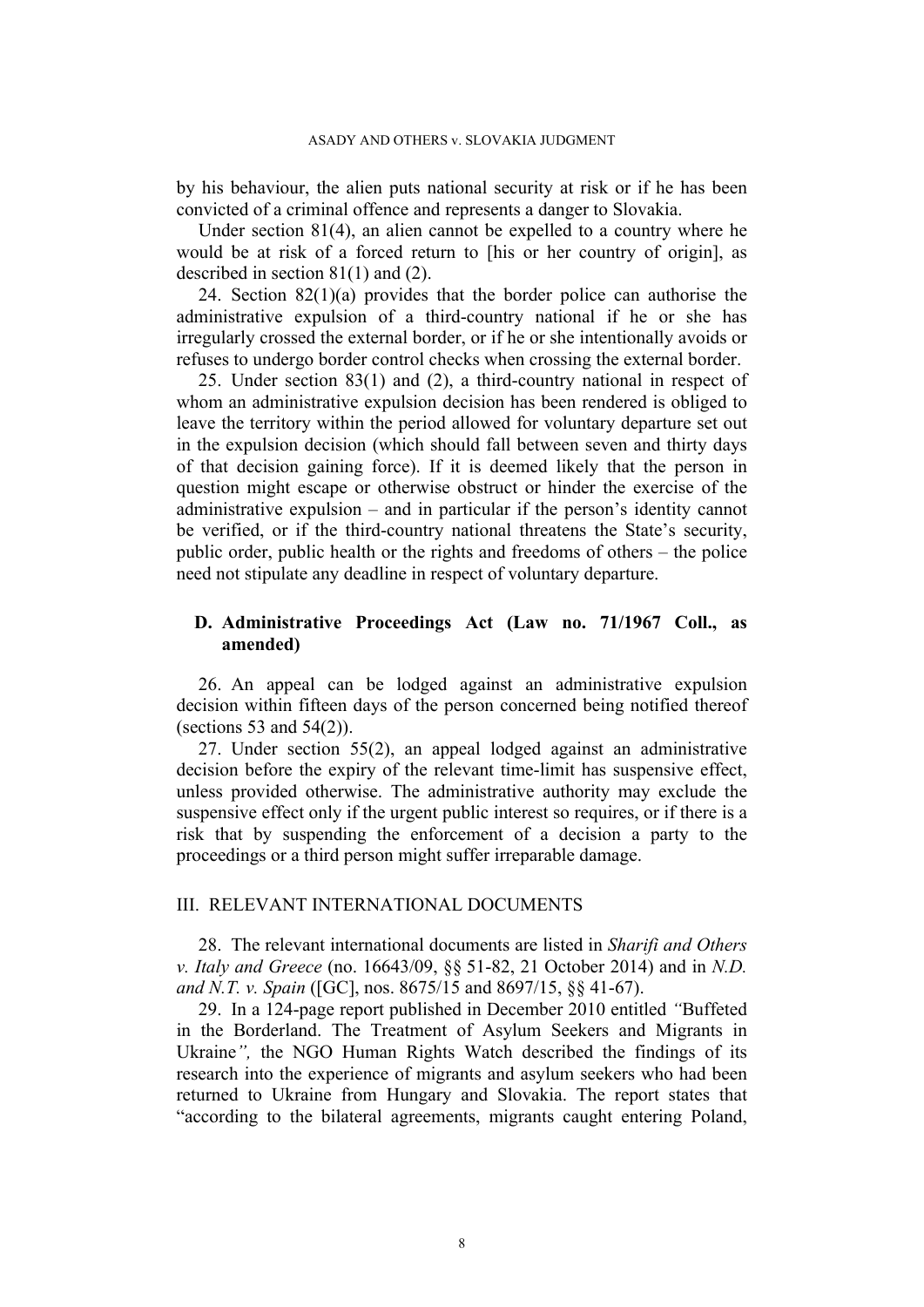#### ASADY AND OTHERS v. SLOVAKIA JUDGMENT

Slovakia and Hungary without permission can be summarily returned if caught within 48 hours of a crossing. The launching of an appeal in Slovakia and Hungary does not suspend the return and returnees do not have access to minimal information on arrest and return. In practice, Human Rights Watch found that migrants were often tricked into believing they would not be returned, were asked to sign papers they did not understand, and were not always given an opportunity to contact a lawyer, NGOs or UNHCR." Specifically with regard to Slovakia, Human Rights Watch stated that "the most common complaint heard from migrants who had been returned from Slovakia was that their asylum claims were ignored and that they were treated in summary fashion [and] quickly sent back within hours of apprehension in Slovakia, with little opportunity to make any claim to remain.

## THE LAW

### I. PRELIMINARY ISSUES RAISED BY THE GOVERNMENT

## **A. The applicants' whereabouts and loss of contact with their legal representative**

#### *1. Parties' arguments*

30. The Government maintained that from the very beginning the applicants' legal representative had been able to communicate with them only through staff of the NGO in Ukraine, and that the Slovak branch of the Human Rights League had exerted extreme pressure on the applicants in order to secure their consent for it to lodge the application with the Court. While it was true that the applicants had authorised a lawyer from that NGO to represent them before the Court, they had not contacted her thereafter to inform her of their whereabouts or to provide her with a means of contacting them, which indicated that they had lost interest in the case. In additional observations, the Government maintained that the applicants' representative was not able to contact them in a standard manner, that the elements produced by the applicants' representative were of no probative value and that messages sent within their Facebook group could not be accepted in the proceedings before the Court; moreover, the whereabouts of applicants nos. 3, 9, 11, 15 and 16 still remained unknown (see paragraph [18](#page-5-0) above).

31. In such circumstances, given that the fact that the relevant authorisation forms have been correctly completed does not in itself justify pursuing the examination of the case (see *Ramzy v. the Netherlands*, no. 25424/05, § 64, 20 July 2010), the Government considered that the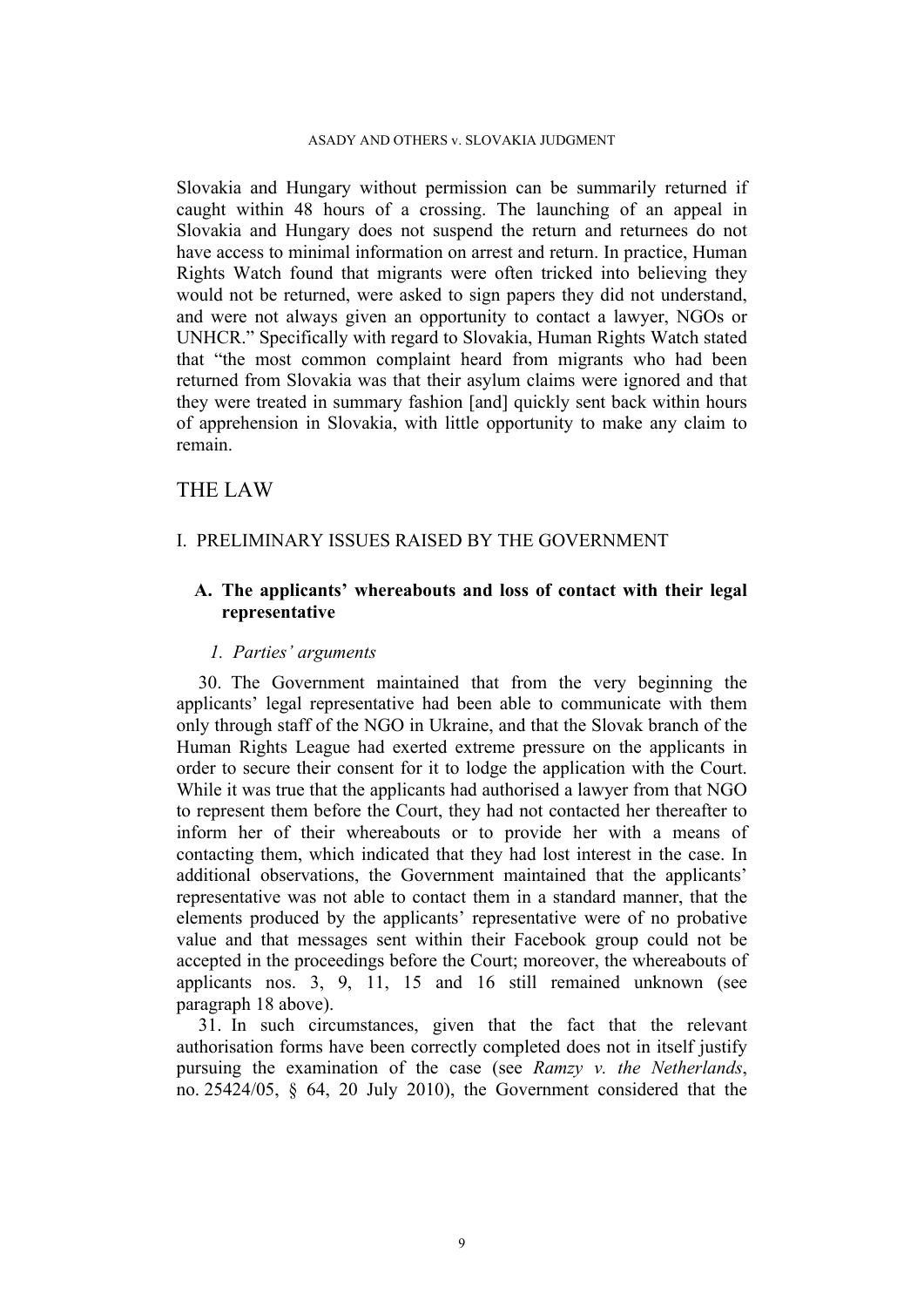application should be struck out of the Court's list of cases, in accordance with Article 37 § 1 of the Convention.

32. In reply, the applicants' representative submitted information regarding the applicants' current whereabouts (including, in respect of some of them, copies of their identity documents and links to their respective Facebook accounts) and their claims for just satisfaction (see paragraph [18](#page-5-0) above). She noted that she was in contact with most of them via Facebook, within a dedicated group that she had created. She also pointed to the applicants' vulnerable situation, their limited access to means of communication and – in some cases – their poor command of English, which may have resulted in delays to their replies to her messages or in a need to rely on others to facilitate communication.

33. Furthermore, the applicants' representative informed the Court that the thirteenth and fourteenth applicants, Mr Salman Faqiri and his brother, Mr Sohrab Faqiri, were no longer interested in pursuing the proceedings and wished their applications to be struck out of the Court's list of cases.

#### *2. The Court's assessment*

34. The Court considers it necessary first to examine the criteria set forth in Article 37 of the Convention, which reads as follows:

"1. The Court may at any stage of the proceedings decide to strike an application out of its list of cases where the circumstances lead to the conclusion that

(a) the applicant does not intend to pursue his application; or

(b) the matter has been resolved; or

(c) for any other reason established by the Court, it is no longer justified to continue the examination of the application.

However, the Court shall continue the examination of the application if respect for human rights as defined in the Convention and the Protocols thereto so requires.

2. The Court may decide to restore an application to its list of cases if it considers that the circumstances justify such a course."

35. On the one hand, the Court reiterates that an applicant's representative must not only supply a power of attorney or written authority (Rule 45 § 3 of the Rules of Court) but that it is also important that contact between the applicant and his or her representative be maintained throughout the proceedings. Such contact is essential both in order to learn more about the applicant's particular circumstances and to confirm the applicant's continuing interest in pursuing the examination of his or her application (see *V.M. and Others v. Belgium* ([GC], no. 60125/11, § 35, 17 November 2016, with further references; *N.D. and N.T. v. Spain* [GC], cited above, § 72).

36. On the other hand, in cases concerning a context similar to that of the instant, the Court has held that it cannot ignore the generally precarious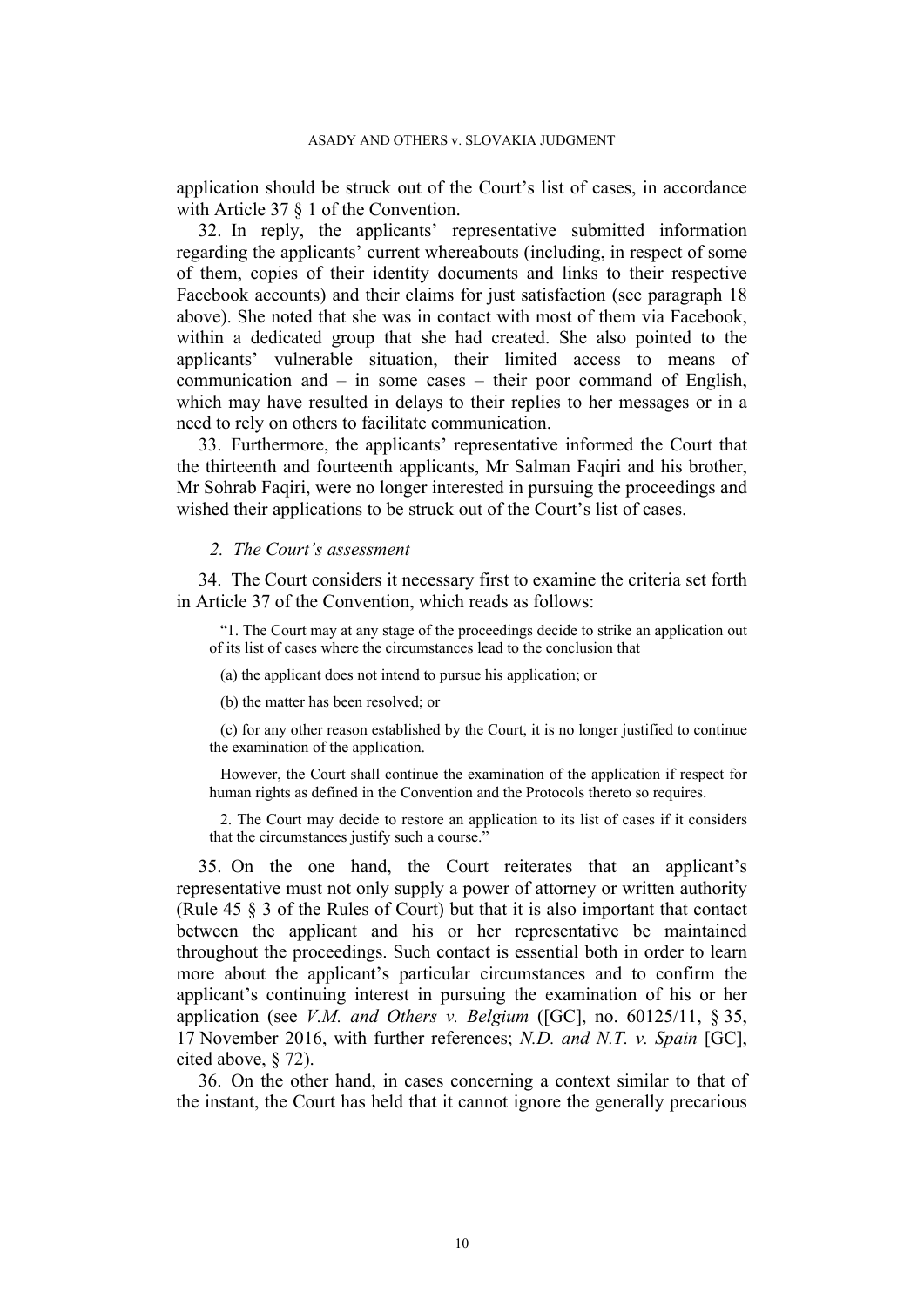conditions of asylum seekers and other events that may temporarily prevent communication between a legal representative and applicants (see *Sharifi and Others v. Italy and Greece* (no. 16643/09, § 131, 21 October 2014). Thus, the Court has accepted contact between a legal representative and applicants that took place via third persons if such contact was regular and substantiated by relevant documents (ibid*.*, § 130). However, the Court has struck out applications for lack of contact between the applicants and their legal representative where information about the applicants' whereabouts or the circumstances of the contact appeared insufficient, contradictory or unsubstantiated (ibid*.*, §§ 129, 133). By way of example, the Court has considered proof of contact to be unsubstantiated when applicants or their legal representative have failed to provide any document proving their legal status, or when they have provided only a link to the Facebook account of the applicant without any further explanation (ibid*.*, § 129).

37. Turning to the facts of the present case, the Court observes that the applicants' legal representative has never met the applicants in person and that contact between the applicants and their representative was initially facilitated by lawyers visiting the detention centre in Ukraine at which they were being held. The latter secured the applicants' signatures on the authorisation forms and forwarded them to the legal representative in Slovakia, who then lodged the application with the Court. The Court notes that the authenticity of those authorisation forms has not been challenged by the Government and that nothing in the file raises any concerns about their validity.

38. While it is true that the applicants' representative thus has power to represent them throughout the entire proceedings before the Court, the Court must nevertheless examine whether the subsequent contacts between the applicants and their representatives justify pursuing the examination of the case. In exercising such an examination, the Court does not lose sight of the complicated situation both of those applicants who seek asylum in Europe and those applicants who have returned to Afghanistan. It is therefore ready to accept that they may not be able to communicate with their legal representative regularly and via traditional means (ibid., *mutatis mutandis,* § 131,).

39. In this context, the Court observes, firstly, that the thirteenth and fourteenth applicants expressly stated that they no longer wished to pursue the proceedings. In so far as it concerns these two applicants, the application is to be struck out of the list of cases, pursuant to Article  $37 \t{3}$  1 (a) of the Convention.

40. The Court notes, secondly, that applicants nos. 3, 9, 11, 15 and 16, whose whereabouts are unknown, have not attempted to contact their legal representative or the Court, and neither have they demonstrated in any way their interest in continuing the case.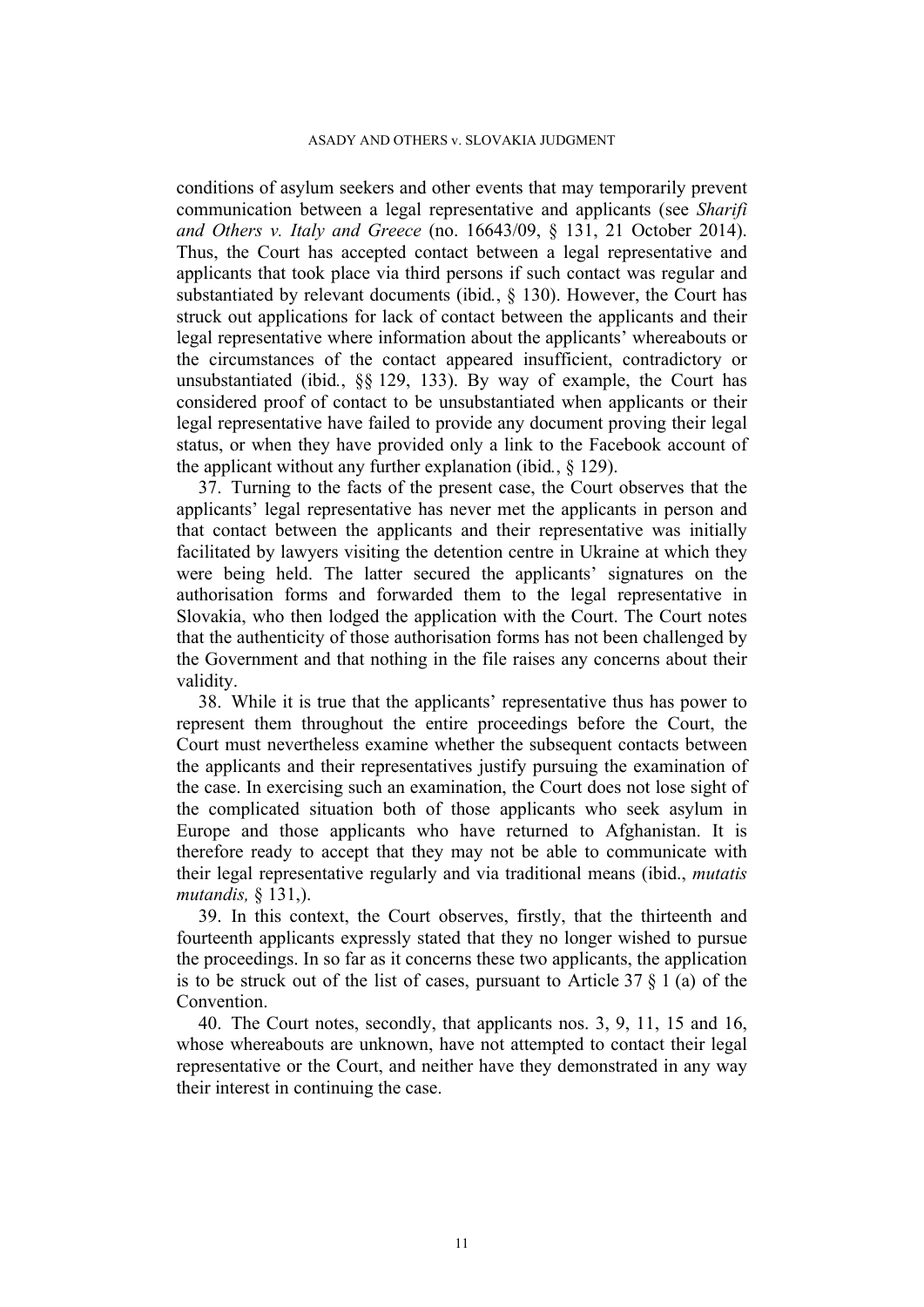With regard to applicants nos. 1, 2, 17, 18 and 19, the legal representative provided the Court only with the name of their country of residence and a link to their respective Facebook accounts; with regard to applicants nos. 1 and 19, the representative explained that they were members of the above-mentioned dedicated Facebook group and that they had been in indirect contact with her via third persons (see paragraph [18](#page-5-0) above). The Court observes, however, that the sole fact that a Facebook account exists under the applicant's name or a similar name does not necessarily prove that there has been any real contact between the applicant and his or her representative through the means provided by that account, especially if no extract of any such conversation has been submitted. In the Court's view, such information is insufficient to establish that the above applicants did indeed maintain contact with their legal representative (ibid., §§ 129 and 133) and to conclude that the latter could meaningfully continue the proceedings before the Court in respect of those applicants.

Having regard to the foregoing and in accordance with Article 37  $\S$  1 (c) of the Convention, the Court considers that it is no longer justified to continue the examination of the application as regards applicants nos. 1, 2, 3, 9, 11, 15, 16, 17, 18 and 19. It points out that the complaints initially lodged by those applicants are identical to those submitted by the remaining applicants, in respect of which it will express its opinion below. Given the circumstances, the Court sees no grounds relating to respect for human rights secured by the Convention and its Protocols that, under Article 37 § 1 *in fine*, would require the continuation of the examination of the applications of the above-mentioned ten applicants.

41. Lastly, with regard to applicants nos. 4, 5, 6, 7, 8, 10 and 12, the legal representative informed the Court of their respective current places of residence and their residency status; most of them also provided copies of their personal documents. It furthermore appears from the extracts from the Facebook messages exchanged between them and their representative submitted by the legal representative that they have specified just satisfaction claims; applicant no. 10 also provided his bank account details. The Court accepts that such information is sufficient to establish that the above applicants have maintained contact with their legal representative and that they have an interest in pursuing the case before the Court. The Court therefore rejects the Government's objection as to those seven applicants.

42. In conclusion, the Court decides to strike the case out of the list in so far as it concerns applicants nos. 1, 2, 3, 9, 11, 13, 14, 15, 16, 17, 18 and 19, and to pursue the examination of the remainder of the application.

### **B. Exhaustion of domestic remedies**

43. The Government pointed out that only the first four applicants had lodged appeals against the decisions on administrative expulsion. None of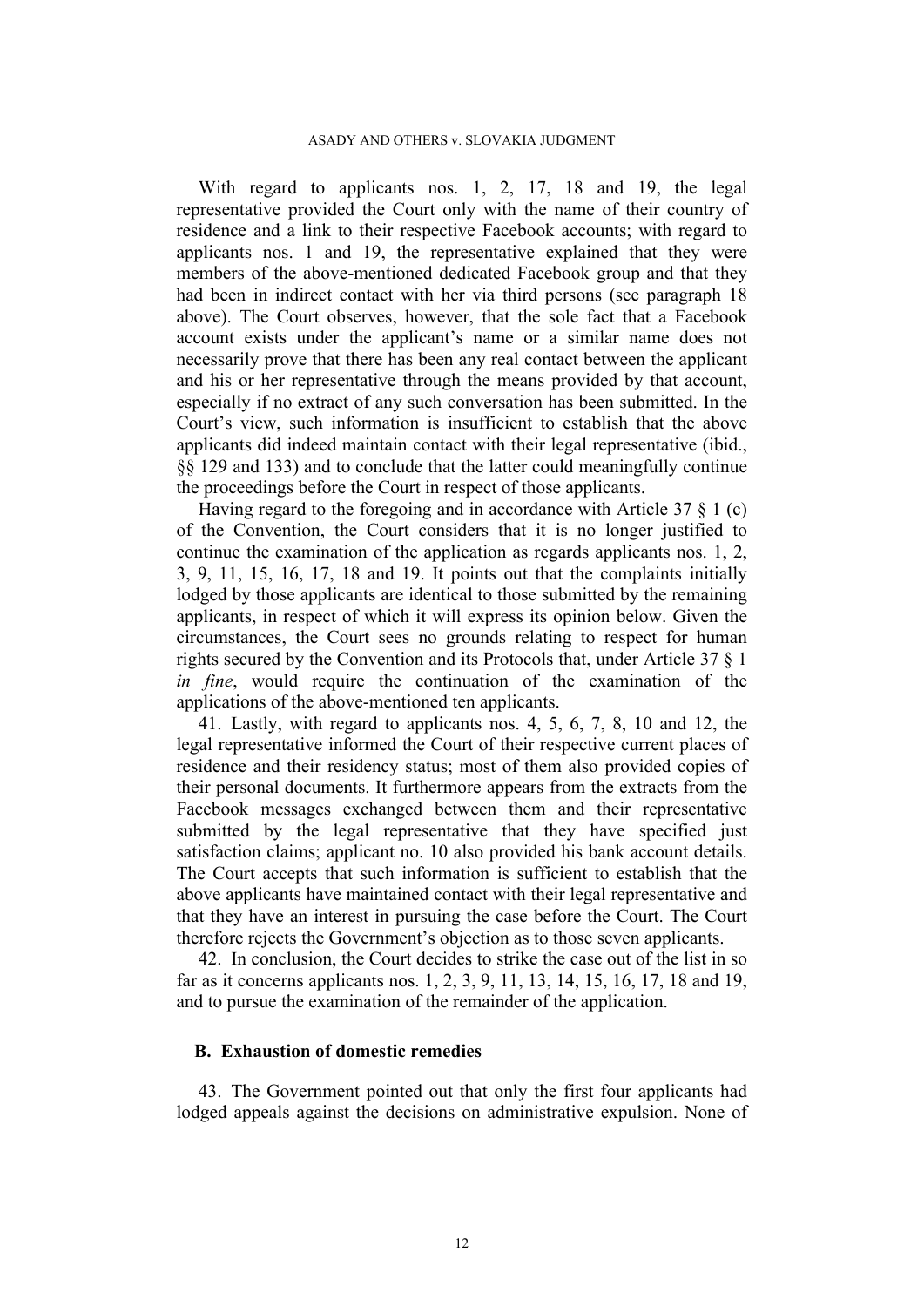the other applicants had used this remedy, despite having been detained in the same centre at the time that applicants nos. 1-4 had signed the authorisation forms for the purpose of the appeal proceedings, and despite having authorised Ms Z. Števulová to represent them before the Court.

44. The applicants replied that, as can be seen from her email communication with the lawyers in Ukraine, their Slovak legal representative was prepared to lodge appeals on behalf of all of them. However, the Ukrainian lawyers were able to meet only four of them in the Chop detention centre before the expiration of the fifteen-day time-limit set for lodging an appeal (the deadline being 2 December 2014), and they had not themselves been in a position to contact a Slovak lawyer. They had all been able to meet a lawyer only in the detention centre in Zhuravychi between 12 December 2014 and 5 January 2015, when it was no longer possible to lodge an appeal; thus, they could then sign only the authorisation forms for the proceedings before the Court. In any event, the applicants contested the effectiveness and accessibility of the impugned remedy since, firstly, they had received neither a copy of the decision in question nor a translation thereof and, secondly, any *ex post* remedy would have had no practical effect on their expulsion, and nor would it have offered them a possibility to re-enter the country.

45. The Court notes that the applicants nos. 5, 6, 7, 8, 10 and 12 did not lodge an appeal against the decisions on their expulsion. However, having regard to the contents of the police directorate's decisions of 7 January 2015 dismissing the appeals of the applicants nos. 1 to 4, there is nothing to suggest that, had the former applicants also filed an appeal, the decisions in their cases would have been any different from those in the cases of the latter applicants. In these circumstances, and taking into account the difficulties faced by the applicants to access a lawyer after their removal to Ukraine, the Court is of the view that those applicants were not required to exhaust the remedy referred to by the Government. The Government's preliminary objection must therefore be dismissed.

# II. ALLEGED VIOLATION OF ARTICLE 4 OF PROTOCOL No. 4 TO THE CONVENTION

46. The applicants 4, 5, 6, 7, 8, 10 and 12 submitted that they had been victims of a collective expulsion.

They relied on Article 4 of Protocol No. 4 to the Convention, which reads as follows:

"Collective expulsion of aliens is prohibited."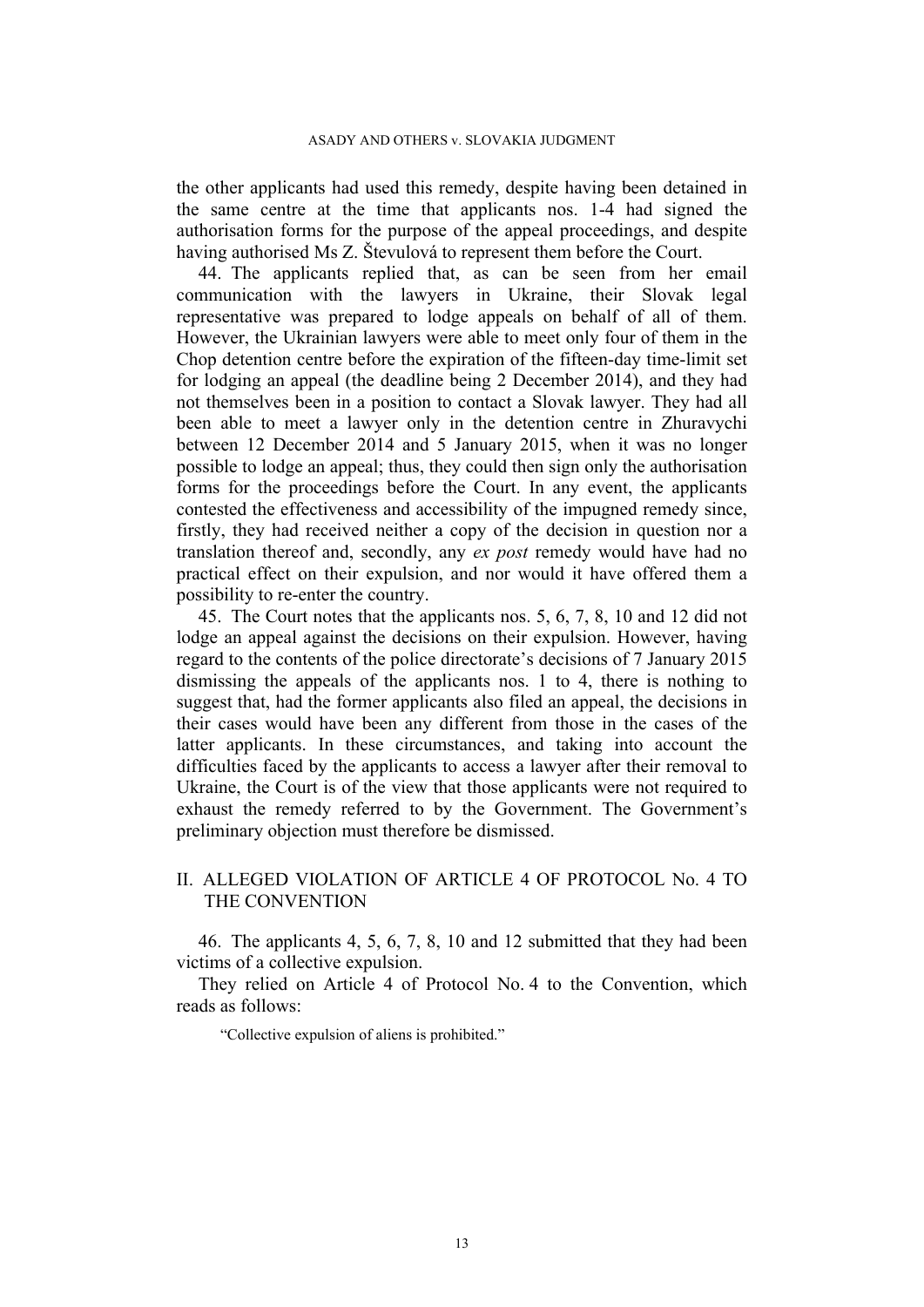#### **A. Admissibility**

47. The Court notes that this complaint is neither manifestly ill-founded nor inadmissible on any other grounds listed in Article 35 of the Convention. It must therefore be declared admissible.

### **B. Merits**

#### *1. The parties' submissions*

#### **(a) The applicants**

48. The applicants complained that their expulsion to Ukraine had been collective in nature and, in particular, that the State authorities had not carried out an individual assessment and examination of their cases, since all the expulsion decisions had had the same wording. They had had no access to information, proper interpretation, legal aid or the assistance of UNHCR. In addition, they claimed that either their asylum claims had been ignored or the interpreter had not translated them, and that they had thus been denied access to the asylum procedure.

49. The applicants were of the view that they had been dealt with as a group, not as individuals, and that the transcripts of their interviews indeed showed that they had not been interviewed separately since the official times of the respective interviews had overlapped in several cases, even though only one interpreter had been present. Moreover, the fact that the interpreter had been there for only a few hours meant that it had not been possible to properly examine each individual case. Furthermore, the applicants pointed out that they must have been interviewed under extreme time constraints, since within ten minutes they were supposed to have been briefed about the procedure and their rights and then interviewed – all allowing extra time for interpretation. In their view, the police had been in a position to invest more time and effort into examining each individual case – specifically, the police officers should have asked open questions (that is to say questions not requiring simple "yes" or "no" answers) about the reasons for the applicants leaving their home country and the factors preventing their return, and they should have made more effort to encourage the applicants to enlarge upon their answers.

50. As to the Government's argument concerning possible errors in noting the starting and ending times of the interviews and the length of their duration, the applicants asserted that they should be given the benefit of the doubt because they were in a vulnerable position and unable to collect evidence regarding the exact course of events. It was indeed the police who had been in control of the recording of their interviews and the documentation thereof, and it had been the police's obligation to make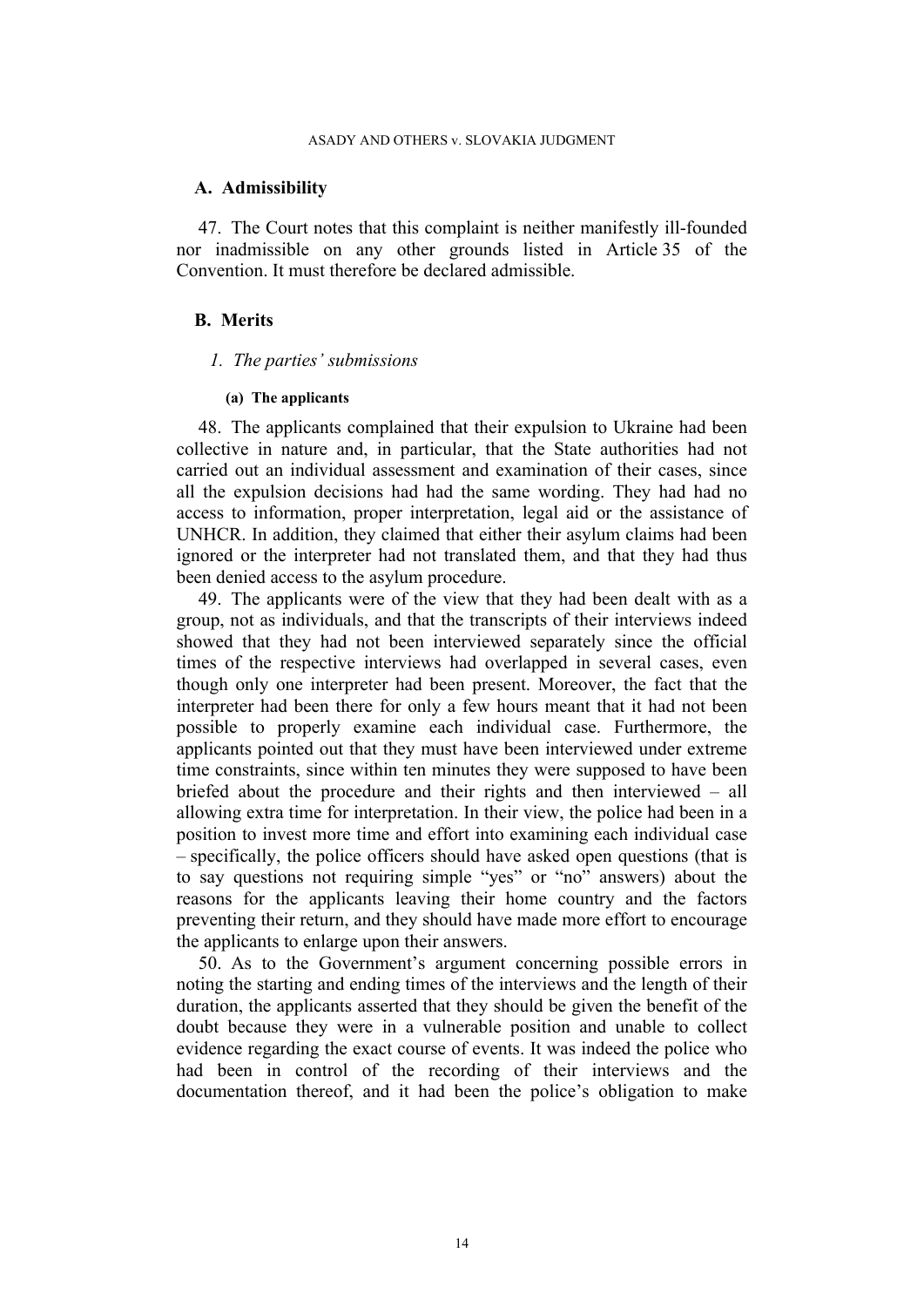precise recordings of those interviews; therefore, the transcriptions of those interviews should be relied on.

51. Thus the applicants claimed that they had not been allowed to actively participate in the procedure and had not been offered an individual and effective opportunity to put forward individualised details and arguments against their expulsion, as required by the Court's case-law (see *Sultani v. France*, no. 45223/05, § 81, ECHR 2007-IV (extracts), and *Hirsi Jamaa and Others v. Italy* [GC], no. 27765/09, §§ 177 and 184, ECHR 2012).

52. Concerning the Government's argument regarding the police's "longstanding experience" of interviewing illegal migrants, the applicants considered that this was a further indication of collective treatment. The statements of the police only confirmed the tendency to generalise as regards the behaviour of migrants apprehended at the Slovak-Ukrainian border, regardless of their individual circumstances. The applicants also emphasised in that regard that they had been complaining about their collective expulsion ever since their first meeting with the Ukrainian lawyers.

53. Lastly, the applicants argued that the cases (referred to by the Government) of *Sultani* (cited above) and *M.A. v. Cyprus* (no. 41872/10, ECHR 2013 (extracts) – see paragraph [56](#page-16-0) below) substantially differed from the present case. In *M.A,* the asylum claims of all the applicants had been dealt with on an individual basis over a period of more than five years and their appeals had been individually examined. By contrast, in the present case the applicants had been physically expelled from Slovak territory within twenty-four hours of their arrival, their asylum applications had been ignored and their arguments against expulsion had not been addressed. The fact that twelve other persons had been channelled into the asylum procedure did not prove, in the applicants' view, that their cases had been examined individually or that they had not been denied access to the asylum procedure.

#### **(b) The Government**

54. The Government referred to the transcripts of the interviews and submitted that the applicants had been interviewed separately and with the help of an interpreter, which was attested to by their signatures on those transcripts. The applicants had each been individually familiarised with their respective case files and the reasons for their expulsion and the ban on their re-entering Slovakia, and each of them had been handed a copy of the expulsion decision, their receipt of which they had confirmed by signing it in the presence of the interpreter. In that regard, the Government submitted a fee invoice from the interpreter, according to which he had been present at the police station from 9 a.m. on 17 November 2014 until 9 a.m. on 18 November 2014.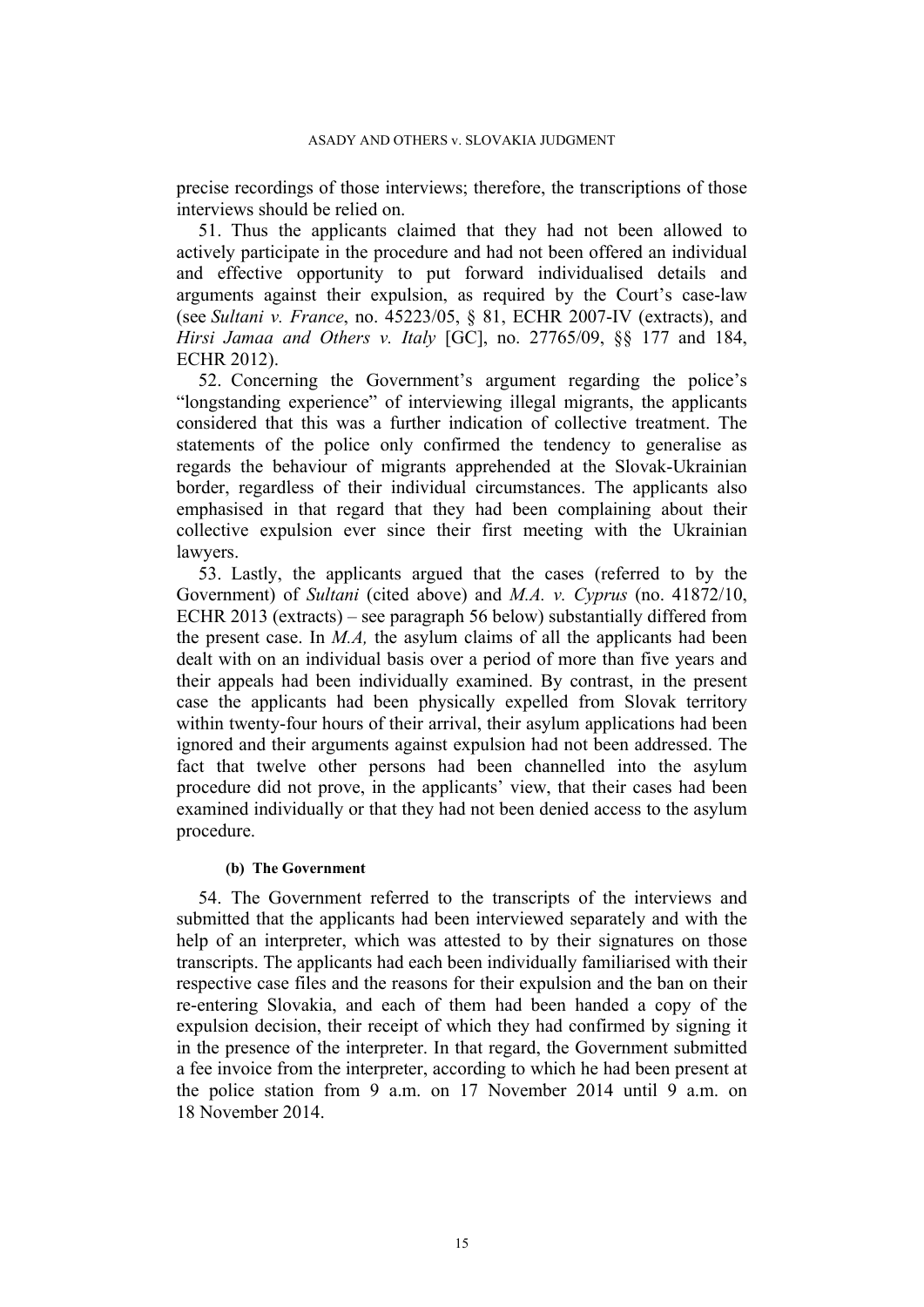55. The Government conceded that written errors could have occurred in the "course of recording the interviews" because those interviews had been conducted during the night and early morning hours. As to the identical wording of the transcripts, they submitted that in the longstanding experience of the police, irregular migrants – especially those arriving in Slovakia in an organised fashion with the help of smugglers – tended during interviews to cite identical facts and motives in respect of their irregular border-crossing, and they sometimes changed their statements when meeting a non-governmental organisation after readmission to Ukraine. In the present case, the identical wording of the applicants' statements would have been a consequence of them having travelled as a group; it did not constitute proof of a collective approach on the part of the police, but was rather the reason for the similar wording of the expulsion decisions. Indeed, the fact that the transcripts differed in respect of the amounts of money cited as being possessed by the applicants showed that the police had treated them individually.

<span id="page-16-0"></span>56. According to the Government, the applicants had been duly instructed regarding the possibility to request legal aid and had had the opportunity to claim asylum during their stay at the police station. They pointed out that twelve Afghan members from the group who had requested asylum had been transported to a refugee camp, rather than being returned to Ukraine. That proved that the applicants had not been prevented from accessing the asylum procedure (see, *mutatis mutandis*, *M. A. v. Cyprus*, cited above, §§ 252-255). Lastly, the Government emphasised that, after being asked clear and comprehensible questions by the police officers, none of the applicants had mentioned having been subjected to any form of persecution in their home country, so there had been no need to put further questions to them. Neither had the appeals lodged by four of the applicants contained any allegation of persecution.

### *2. The Court's assessment*

#### **(a) Principles established in the Court's case-law**

<span id="page-16-1"></span>57. The Court points to its case-law concerning Article 4 of Protocol No. 4, as set out, with regard to migrants and asylum-seekers, in the judgments in *Hirsi Jamaa and Others*, *Sharifi and Others*, and *Khlaifia and Others* (all cited above). According to that case-law, an expulsion is deemed to be "collective" for the purposes of Article 4 of Protocol No. 4 if it compels aliens, as a group, to leave a country, "except where such a measure is taken on the basis of a reasonable and objective examination of the particular case of each individual alien of the group" (see *Khlaifia and Others*, cited above, §§ 237 et seq.; *Georgia v. Russia (I)*, cited above, § 167; *Andric v. Sweden* (dec.), no. 45917/99, 23 February 1999; *Davydov v. Estonia* (dec.), no. 16387/03, 31 May 2005; *Sultani v. France*,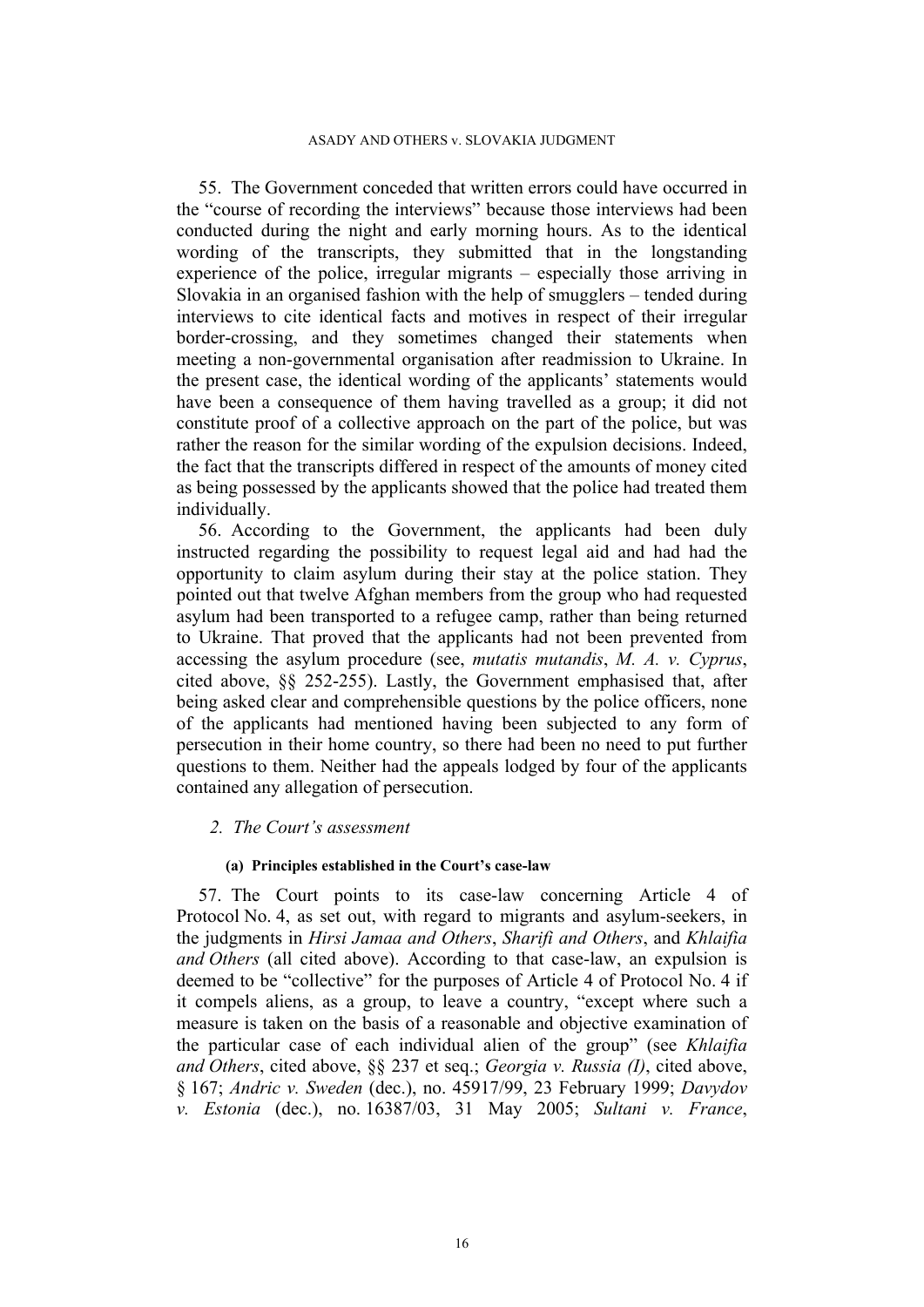no. 45223/05, § 81, ECHR 2007-IV (extracts); and *Ghulami v. France* (dec.), no. 45302/05, 7 April 2009). The fact that a number of aliens are subject to similar decisions does not in itself lead to the conclusion that there is a collective expulsion, if each person concerned has been given the opportunity to put arguments against his or her expulsion to the competent authorities on an individual basis (see *Khlaifia and Others*, cited above, § 239; see also *M.A. v. Cyprus*, no. 41872/10, §§ 246 and 254, ECHR 2013 (extracts); *Sultani*, cited above, § 81; *Hirsi Jamaa and Others*, cited above, § 184; and *Georgia v. Russia (I)*, cited above, § 167). However, Article 4 of Protocol No. 4 does not guarantee the right to an individual interview in all circumstances, as the requirements of this provision may be satisfied where each alien has a genuine and effective possibility of submitting arguments against his or her expulsion, and where those arguments are examined in an appropriate manner by the authorities of the respondent State (see *Khlaifia and Others*, cited above, § 248; *N.D. and N.T. v. Spain*, cited above, §§ 193 and 199).

<span id="page-17-0"></span>58. Article 4 of Protocol No. 4 is aimed at maintaining the possibility, for each of the aliens concerned, to assert a risk of treatment which is incompatible with the Convention – and in particular with Article 3 – in the event of his or her return and, for the authorities, to avoid exposing anyone who may have an arguable claim to that effect to such a risk (see *N.D. and N.T. v. Spain*, cited above, § 198). The purpose of Article 4 of Protocol No. 4 is thus to prevent States from removing a number of aliens without examining their personal circumstances and therefore without enabling those aliens to put forward their arguments against the measure taken by the relevant authority in question (see *Hirsi Jamaa and Others*, cited above, § 177, and *Sharifi and Others*, cited above, § 210). In order to determine whether there has been a sufficiently individualised examination, it is necessary to consider the circumstances of the case and to verify whether the removal decisions took into consideration the specific situation of the individuals concerned (see *Hirsi Jamaa and Others*, cited above, § 183; *N.D. and N.T. v. Spain*, cited above, § 197).

59. It should be stressed at the outset that as a matter of well-established international law, and subject to their treaty obligations, including those arising from the Convention, Contracting States have the right to control the entry, residence and removal of aliens (see, among many other authorities, *Paposhvili*, cited above, § 172; *Hirsi Jamaa and Others*, cited above, § 113; *Abdulaziz, Cabales and Balkandali v. the United Kingdom*, 28 May 1985, § 67, Series A no. 94; *Boujlifa v. France*, 21 October 1997, § 42, *Reports* 1997-VI; and *N. v. the United Kingdom* [GC], no. 26565/05, § 30, ECHR 2008). The Court also reiterates the right of States to establish their own immigration policies, potentially in the context of bilateral cooperation or in accordance with their obligations stemming from membership of the European Union (see *Georgia v. Russia (I)*, cited above, § 177;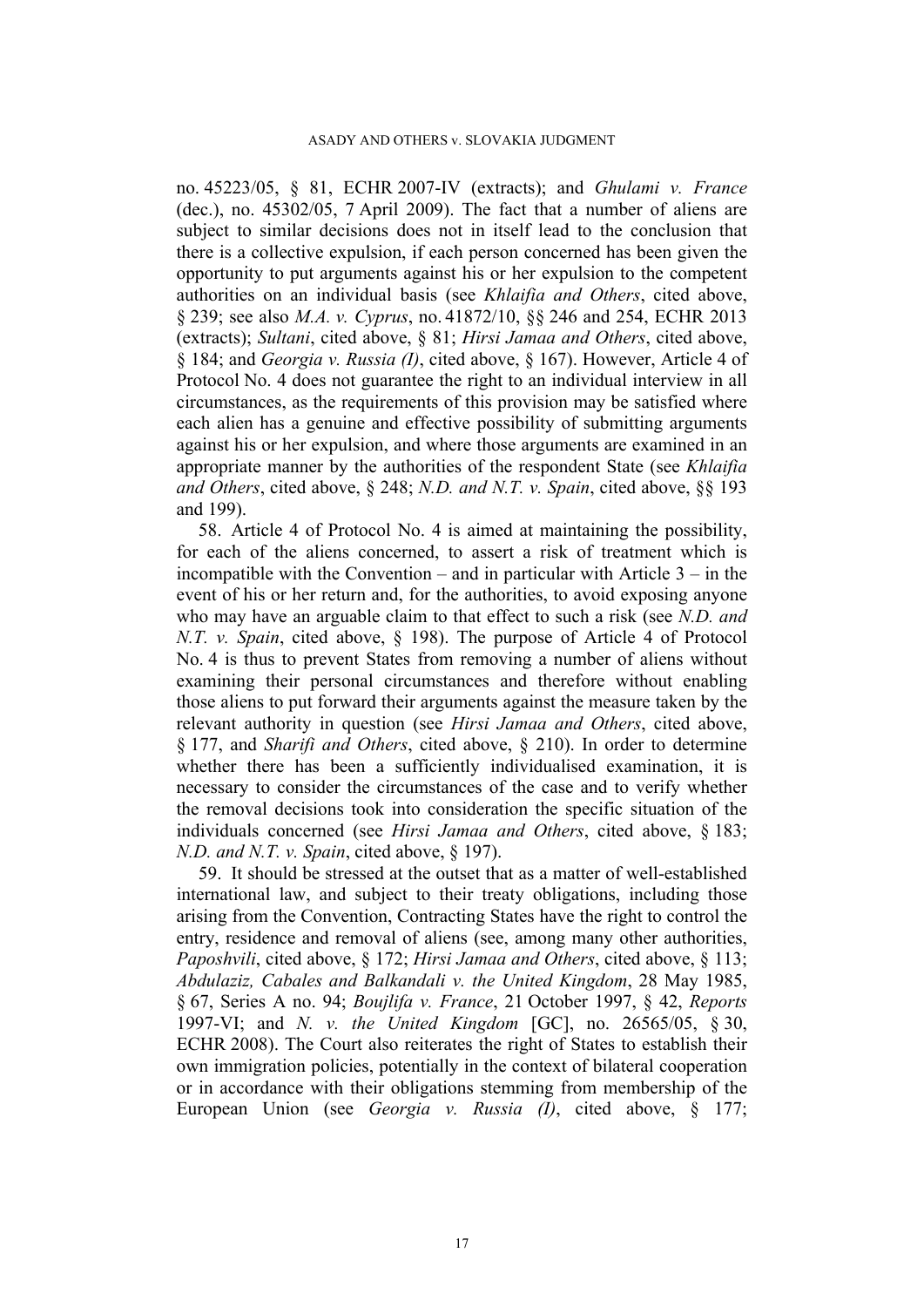#### ASADY AND OTHERS v. SLOVAKIA JUDGMENT

*Sharifi and Others*, cited above, § 224; and *Khlaifia and Others*, cited above, § 241). Furthermore, the Court has previously emphasised the challenges facing European States in terms of immigration control as a result of the economic crisis and recent social and political changes which have had a particular impact on certain regions of Africa and the Middle East (see *M.S.S. v. Belgium and Greece*, cited above, § 223; *Hirsi Jamaa and Others*, cited above, §§ 122 and 176; and *Khlaifia and Others*, cited above, § 241). Nevertheless, the Court has also stressed that the problems which States may encounter in managing migratory flows or in the reception of asylum-seekers cannot justify recourse to practices which are not compatible with the Convention or the Protocols thereto (see *Hirsi Jamaa and Others*, cited above, § 179; *N.D. and N.T. v. Spain*, cited above, § 170).

#### **(b) Application of those principles in the present case**

60. In the present case, it is not disputed that the applicants were expelled after they had irregularly entered Slovak territory and that they were returned to Ukraine; this clearly amounts to an "expulsion" within the meaning of Article 4 of Protocol No. 4 as interpreted by the Court (see, most recently, *N.D. and N.T. v. Spain*, cited above, §§ 166-191). The Court is thus called to ascertain whether the applicants' expulsion was "collective" in nature.

61. The Court observes that the applicants have not disputed the fact that, after being brought to the police station for the purposes of their identification, they underwent interviews, following which a separate administrative decision was made in respect of each of them. It is true, as the applicants pointed out, that the expulsion decisions were drafted in almost identical terms. However, according to the case-law cited in paragraph [57](#page-16-1), this fact cannot in itself be decisive. In the Court's view, the relatively simple and standardised nature of the expulsion orders can be explained by the fact that the transcripts of the applicants' interviews do not contain any statement regarding any possible ill-treatment in the event of their readmission to Ukraine or regarding the existence of any other legal obstacles to their expulsion. It is therefore not unreasonable for those orders to have been justified merely by the fact that the applicants were thirdcountry nationals who had committed an administrative offence by unlawfully crossing the Slovak border, and by the absence of any of the situations provided in section 81 of the Aliens Act (see paragraph [10](#page-4-0) above).

62. The Court notes that, although the applicants had crossed the Slovak border in an unauthorised manner, they were intercepted in the territory of Slovakia and the State provided them access to means of legal entry through the appropriate border procedure (see, conversely, *N.D. and N.T. v. Spain*, cited above). It thus remains to be established whether the applicants were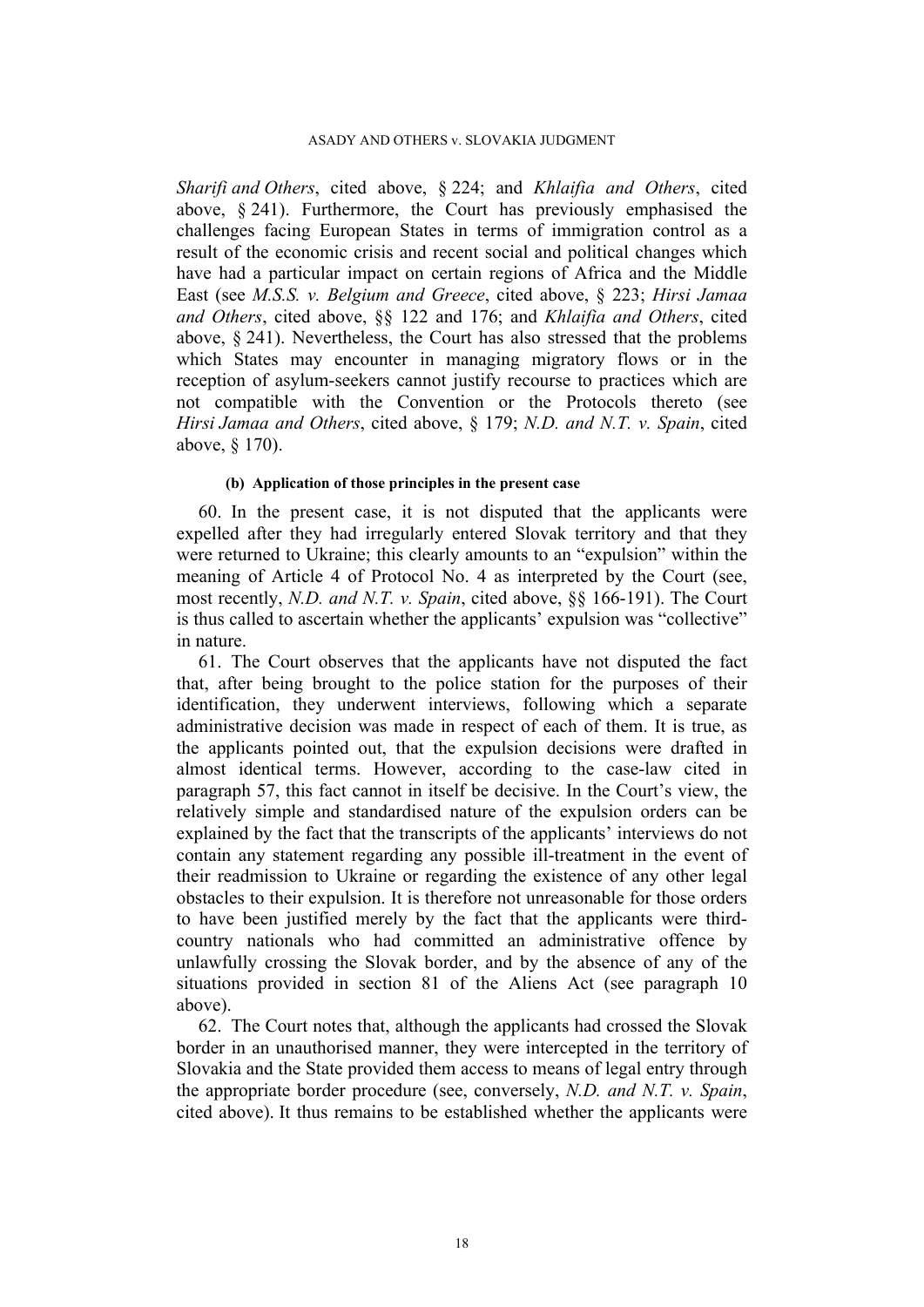afforded, prior to the adoption of the impugned expulsion orders, an effective possibility of submitting arguments against their removal and whether there were sufficient guarantees demonstrating that their personal circumstances had been genuinely and individually taken into account.

63. In this regard, the Court observes that the parties are not in agreement as to the conditions of the interviews conducted in the present case; they also disagree as to whether the applicants actually declared their intention to request asylum. The Government submitted that genuine individualised interviews had been carried out in the presence of an interpreter; the contents of those interviews had then been recorded in the transcripts thereof, which had been signed by the applicants. The applicants alleged, by contrast, that they had not been interviewed separately, that the interviews had been carried out under extreme time pressure and that several of those interviews had overlapped, and that they had been made to sign documents whose contents had been unknown to them.

64. The Court notes that the file contains transcripts of oral explanations provided by the applicants concerning their irregular border-crossing, as well as transcripts of individual interviews conducted with them in their capacity as parties to the expulsion proceedings; those documents were signed by the applicants and the interpreter (see paragraph [7](#page-2-0) above). According to these transcripts, all the interviews were carried out on 17 November 2014 between 9.10 and 12.30, lasted exactly ten minutes and were conducted by two police officers in the presence of the interpreter (see paragraph [8](#page-3-0) above). It is true that the official times of some interviews overlapped, which the Government explained by the fact that there could have been some errors in the recording of those interviews owing to the fact that the interviews had taken place in the night and early morning hours. Even if, in the Court's view, such an explanation does not appear entirely plausible, given that the interviews took place between 9.10 and 12.30, it is not in itself sufficient to justify the applicants' view that the interviews were not conducted on an individual basis. Moreover, the Court has already held that Article 4 of Protocol No. 4 does not guarantee the right to an individual interview in all circumstances (see paragraph [57](#page-16-1) *in fine* above).

65. Indeed, what matters is whether the applicants had a genuine and effective opportunity to submit arguments against their expulsion (see, among other authorities, *Sultani*, cited above, § 81, and *Hirsi Jamaa and Others*, cited above, § 184).

66. In this connection, the Court is ready to accept the fact that the applicants were asked standardised questions, in so far as those questions were aimed at establishing the factors that had led the applicants to leave their country of origin and the circumstances of their entry onto Slovak territory. While the applicants' answers were very similar, it may be presumed that the details of their journey might have been similar as well, since they had been travelling as a group; the recordings also differ in the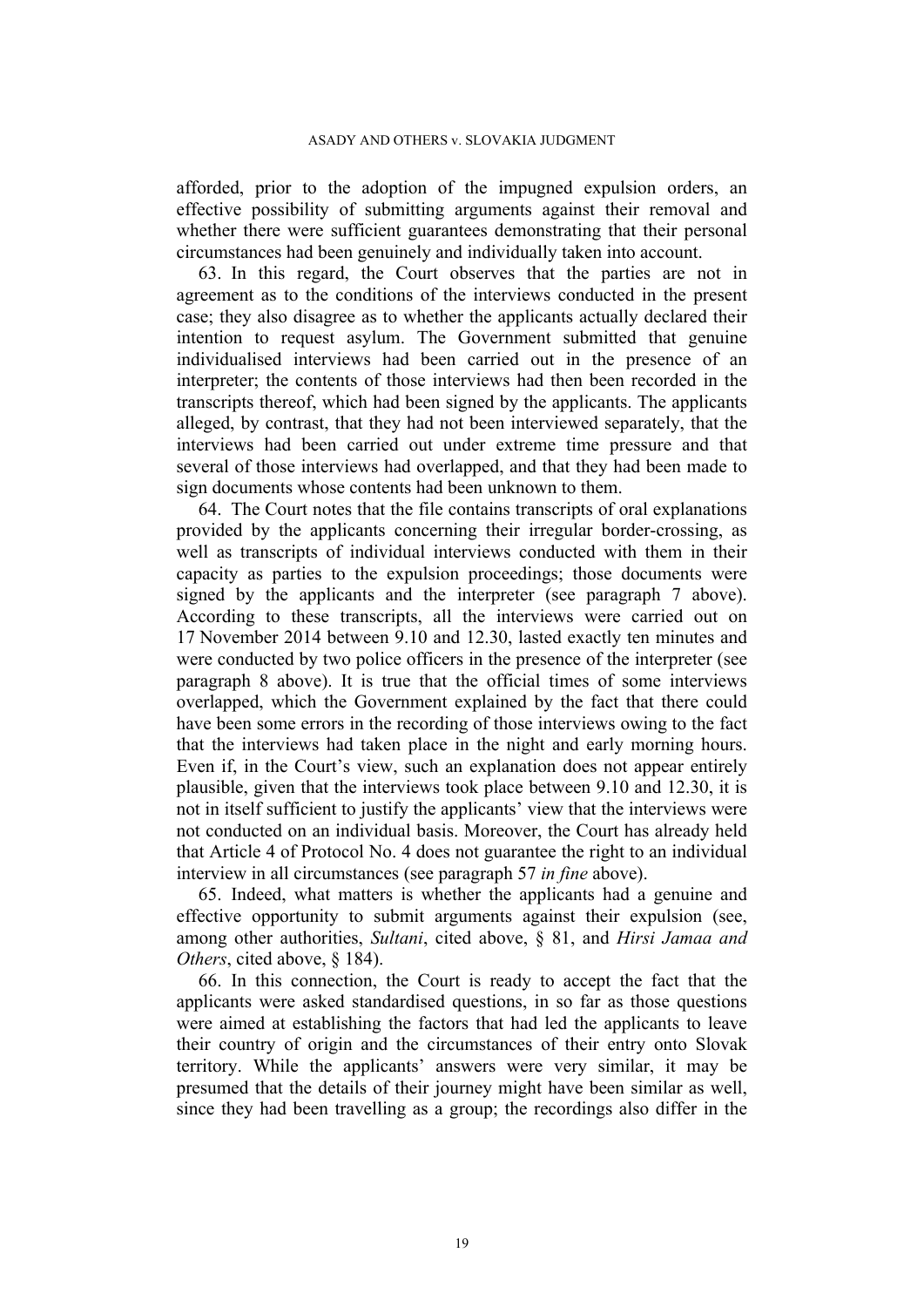#### ASADY AND OTHERS v. SLOVAKIA JUDGMENT

amount of money that the applicants declared as being in their possession, which rather points to an individualised approach. Moreover, the fact that the interviews were rather short may be a consequence of the applicants not stating anything that would require a more thorough examination.

67. Furthermore, the applicants have not put forward any arguments to refute their statements, as recorded in the transcripts of their interviews. According to those statements, they had not suffered any persecution in their country of origin, and nor had the death penalty been imposed on them there; rather, they had left Afghanistan for economic reasons and wished to go on to Germany and thus did not wish to seek asylum in Slovakia (see paragraph [7](#page-2-0) above). They have thus not asserted any risk of being subjected to a treatment which is incompatible with the Convention (see paragraph [58](#page-17-0) above). It is to be noted that the existence of any possible obstacles (under Articles 3 and 8 of the Convention) to the administrative expulsion of the applicants was nevertheless subject to examination by the police authority, and that regard was paid to the fact that the applicants did not risk any forced return to their country (see paragraph [10](#page-4-0) above).

68. Moreover, the Court does not have any proof that the transcripts of the applicants' interviews did not correspond to the applicants' actual statements, or that those statements were wrongly translated (as alleged by the applicants), nor does it have any reason to believe that the applicants' requests for asylum were ignored by the police. It is to be noted, on the other hand, that no personal reasons supporting the applicants' requests for asylum were mentioned either in their conversations with the Ukrainian lawyer (see paragraph [13](#page-4-1) above) or in their appeals against the expulsion orders (see paragraph [14](#page-5-1) above).

69. It is significant that – as stated and documented by the Government (see paragraph [6](#page-2-1) *in fine* above) and not disputed by the applicants – twelve migrants arrested together with the applicants expressed their wish to apply for asylum, thus halting their return and resulting in their transfer to a reception centre for asylum seekers. There is thus no reason to assume that the Slovak authorities, which heeded the wishes of those other migrants to seek asylum, would have remained unreceptive to similar requests on the part of the applicants

70. Lastly, it is not disputed by the applicants that the interpreter was present at the police station at least during the time of their interviews – that is to say between 9.10 and 12.30. Neither does the Court have reason to doubt that, as affirmed by the relevant documents signed by the applicants and the interpreter, the applicants were informed of their right to legal aid and of the possibility to comment on the case file and to adduce evidence; none of them chose to avail themselves of that right and possibility (see paragraph [7](#page-2-0) above).

71. In view of the above, the Court does not find that the applicants were deprived of the possibility to draw the attention of the national authorities to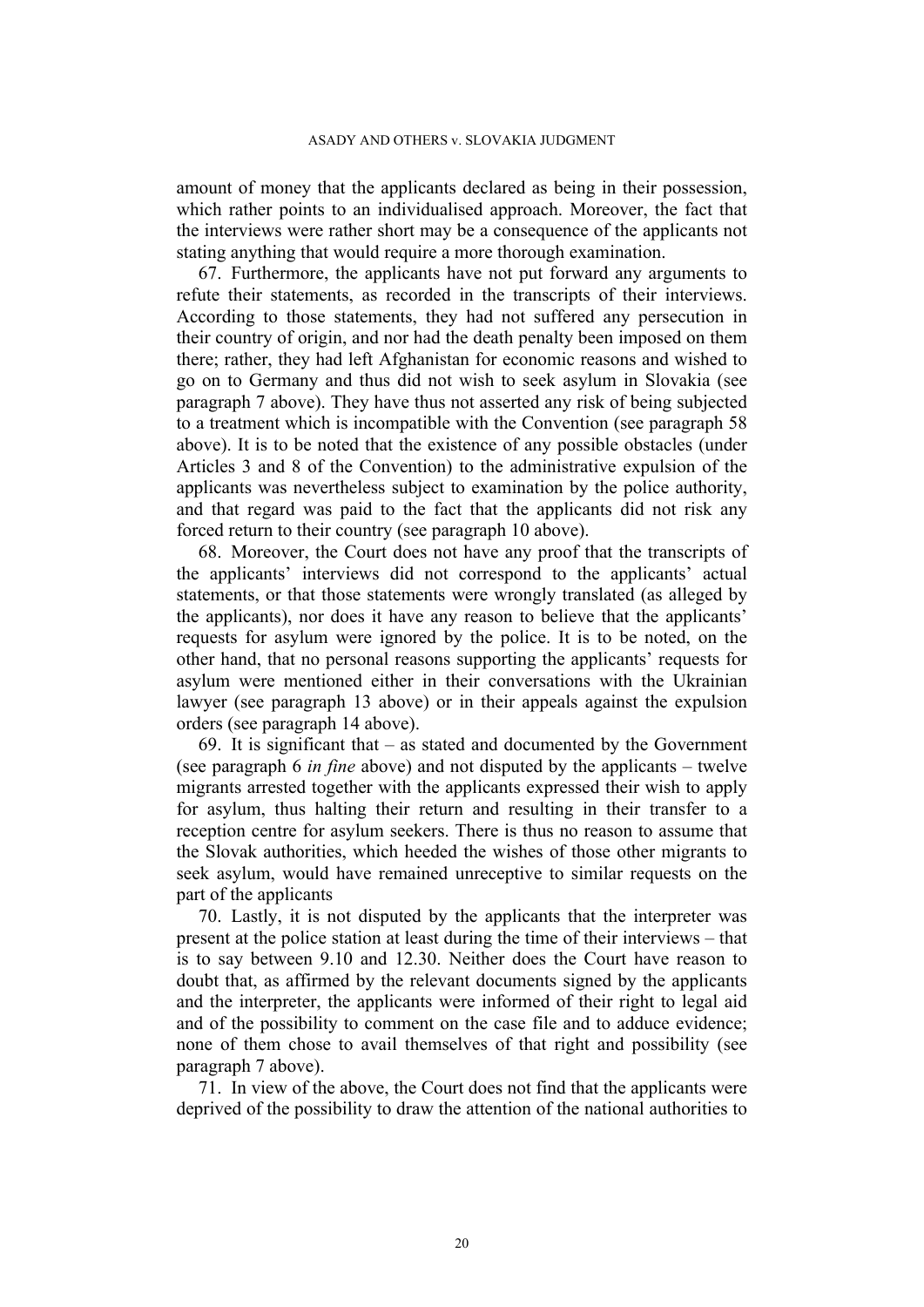any circumstance that might affect their status and entitle them to remain in Slovakia, or that their removal to Ukraine was carried out without any form of examination of their individual situation.

In conclusion, there has been no violation of Article 4 of Protocol No. 4 to the Convention.

## III. ALLEGED VIOLATION OF ARTICLE 13 OF THE CONVENTION TAKEN IN CONJUNCTION WITH ARTICLE 4 OF PROTOCOL No. 4

72. The applicants complained that they had had no effective remedy through which to prevent their expulsion – which they deemed "collective" – to Ukraine since the decisions on their expulsion had excluded the otherwise automatic suspensive effect of the appeal; thus their removal to Ukraine had been immediately enforced. They relied on Article 13 of the Convention, which provides:

"Everyone whose rights and freedoms as set forth in [the] Convention are violated shall have an effective remedy before a national authority notwithstanding that the violation has been committed by persons acting in an official capacity."

73. The Government contested the applicants' argument and considered that there existed no arguable claim under Article 13.

74. The Court reiterates that Article 13 guarantees the availability of a remedy at national level to enforce – and hence to allege non-compliance with – the substance of the Convention rights in whatever form they may happen to be secured under domestic law. However, that Article cannot reasonably be interpreted as requiring such a remedy in respect of any supposed grievance under the Convention that a person may have, no matter how unmeritorious; the grievance must be an arguable one in terms of the Convention (see *Boyle and Rice v. the United Kingdom*, 27 April 1988, § 52, Series A no. 131). As a rule, the fact that a complaint has been declared admissible is a strong indication that it can be regarded as arguable for the purposes of Article 13, even if the Court ultimately finds no breach of the substantive provision in issue (see, for example, *Hatton and Others v. the United Kingdom* [GC], no. 36022/97, § 137, ECHR 2003-VIII). However, determining whether a claim is arguable does not depend so much on the case's procedural posture as on the particular facts and the nature of the legal issues raised.

75. In the present case the Court, having regard to the particular circumstances and the available evidence, was not persuaded that the applicants' expulsion was "collective" within the meaning of Article 4 of Protocol No. 4 or that the applicants were effectively prevented from applying for asylum. The position here is therefore akin to that in cases such as *Halford v. the United Kingdom* (25 June 1997, § 70, *Reports* 1997-III),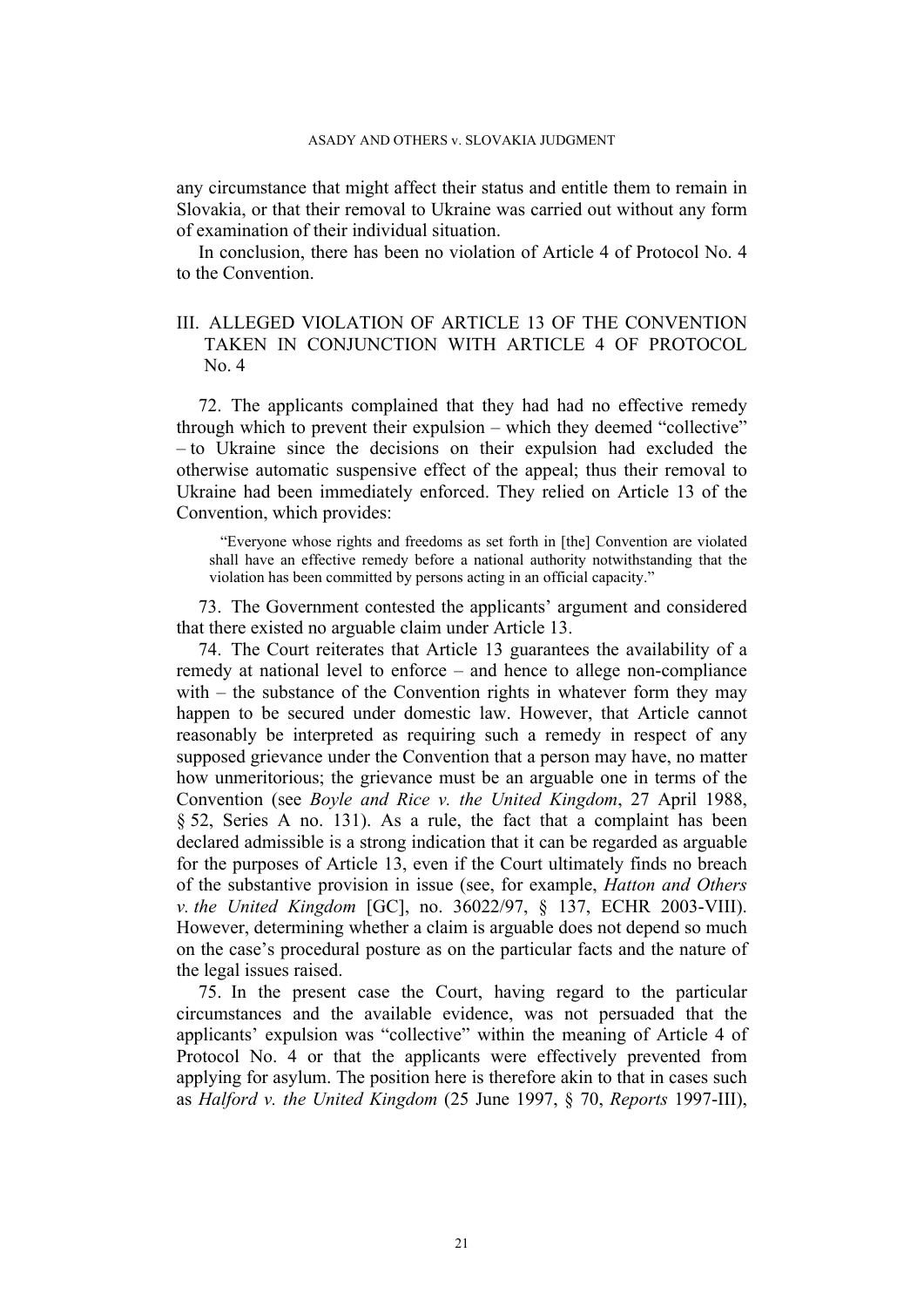#### ASADY AND OTHERS v. SLOVAKIA JUDGMENT

*Russian Conservative Party of Entrepreneurs and Others v. Russia* (nos. 55066/00 and 55638/00, § 90, ECHR 2007-I), and *Ivan Atanasov v. Bulgaria* (no. 12853/03, § 101, 2 December 2010), in which the Court, having regard to the particular circumstances, departed from its usual approach and found that complaints that had been declared admissible were nonetheless not arguable in terms of Article 13.

76. Bearing in mind its case-law stemming from similar cases (see *Khlaifia and Others*, cited above, §§ 279 and 281), the Court also observes that the applicants did not raise any separate complaints under Articles 2 and 3, and nor did they substantiate their fear of being persecuted in Afghanistan.

77. Accordingly, however the applicants' grievance is construed, the applicants have no arguable claim for the purposes of Article 13 of the Convention.

78. It follows that this part of the application is manifestly ill-founded, and must be rejected, in accordance with Article 35 §§ 3 and 4 of the Convention.

# FOR THESE REASONS, THE COURT

- 1. *Decides*, by a majority, to strike the application out of its list in so far as it concerns Mr Zabi Asady, Mr Farid Ahmad Ahmadi, Mr Ali Ahmadi, Mr Nasir Ahangarzada, Mr Ali Ahmad Ali Zada, Mr Salman Faqiri, Mr Sohrab Faqiri, Mr Mohamad Farid Ekhlas, Mr Edris Yusufi, Mr Bezhan Rahimi, Mr Miramza Sidiqi and Mr Rahim Rahimi;
- 2. *Decides,* unanimously, not to strike the application out of its list in so far as it concerns the other applicants;
- 3. *Declares*, unanimously, the complaint under Article 4 of Protocol No. 4 admissible;
- 4. *Declares*, by a majority, the remainder of the application inadmissible;
- 5. *Holds*, by four votes to three, that there has been no violation of Article 4 of Protocol No. 4.

Done in English, and notified in writing on 24 March 2020, pursuant to Rule 77 §§ 2 and 3 of the Rules of Court.

Stephen Phillips Paul Lemmens Registrar President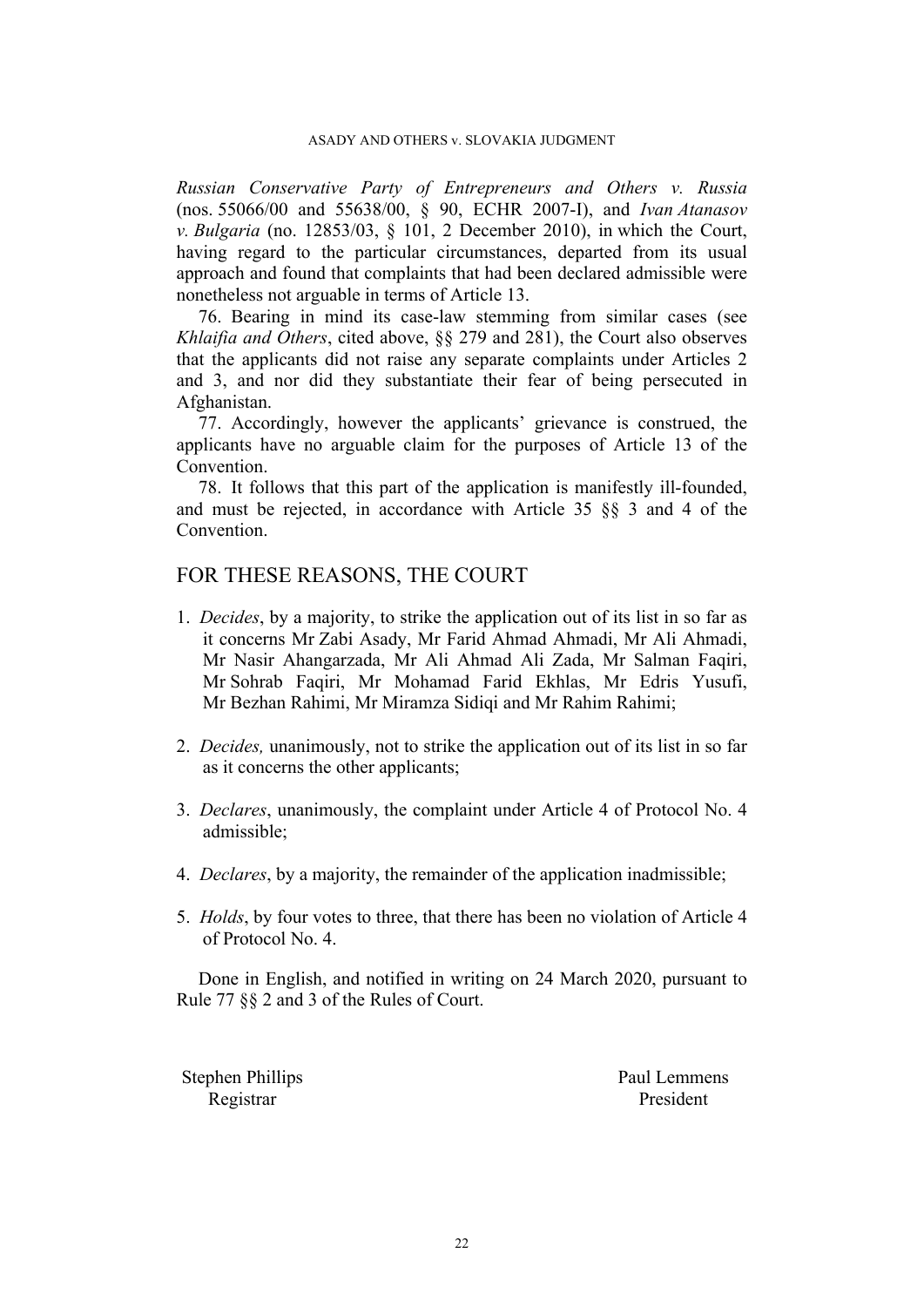### ASADY AND OTHERS v. SLOVAKIA JUDGMENT

In accordance with Article 45 § 2 of the Convention and Rule 74 § 2 of the Rules of Court, the separate opinions of Judges Lemmens, Keller and Schembri Orland are annexed to this judgment.

> P.L. J.S.P.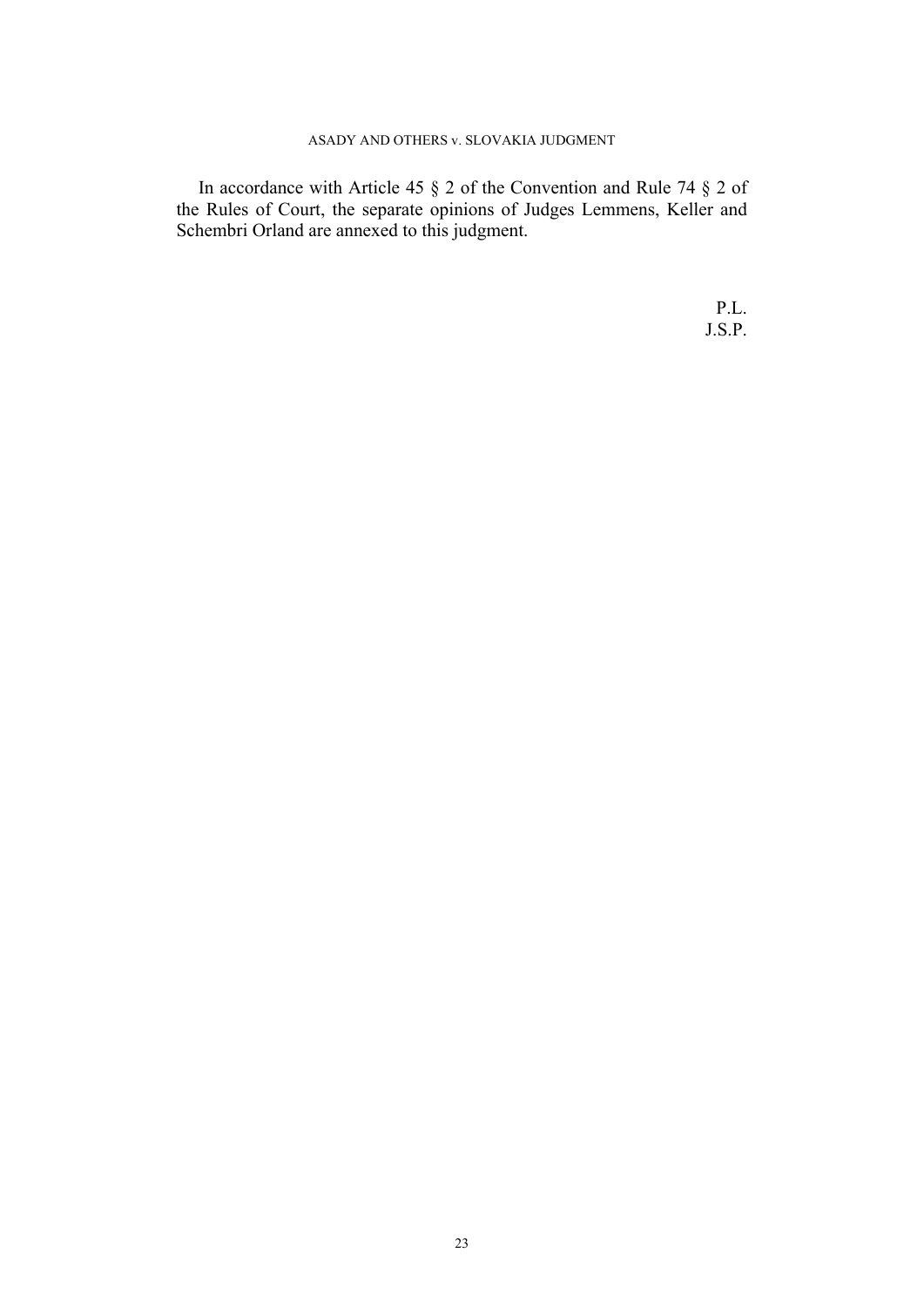# DISSENTING OPINION OF JUDGE KELLER

1. I respectfully disagree with my colleagues as to whether the claims of applicants nos. 1, 2, 17, 18 and 19 should be struck out. With particular regard to the Grand Chamber's most recent analysis of Article 37 of the Convention, I am satisfied that the communication between these five applicants and their legal representative was sufficient throughout these proceedings for the Court to continue examining their claims (see *N.D. and N.T. v. Spain* [GC], nos. 8675/15 and 8697/15, § 72, 13 February 2020).

2. In *N.D. and N.T.*, the two applicants maintained contact with their legal representatives by telephone and WhatsApp while "moving around" in Mali and Spain, respectively (ibid., § 69). The Grand Chamber accepted that this contact was sufficient to satisfy the criteria set forth in Article 37 (ibid., § 74). This approach to Article 37 is appropriate in cases involving individuals seeking international protection, whose generally precarious conditions cannot be ignored by the Court (see *Sharifi and Others v. Italy and Greece*, no. 16643/09, § 131, 21 October 2014).

3. Turning to the facts of the present case, I note that, as in *N.D. and N.T.*, applicants nos. 1, 2, 17, 18 and 19 have maintained contact with their legal representative even as they live and move around within a number of States. It is true that this contact took place on Facebook, rather than by telephone or WhatsApp. But this distinction is immaterial. Facebook, which currently owns WhatsApp, is popular as a medium for communication among young people such as applicants nos. 1, 2, 17, 18 and 19. Insofar as social media platforms such as Facebook enable users to access and exchange content easily from anywhere in the world, they should not be underestimated as a means of communication between legal representatives and clients, particularly in difficult circumstances such as those in which applicants nos. 1, 2, 17, 18 and 19 find themselves.

4. Moreover, I note that applicants nos. 2 and 19 are both members of a Facebook group created by their legal representative (see paragraph 18 of the judgment). This implies that they were invited to the Facebook group by their lawyer or requested to join the group, which points to active contact between them and their legal representative.

5. The applicants' choice to communicate with their legal representative by way of social media should not be held against them. Since contact between applicants nos. 1, 2, 17, 18 and 19 and their legal representative was maintained throughout these proceedings, the Court should have examined their claims.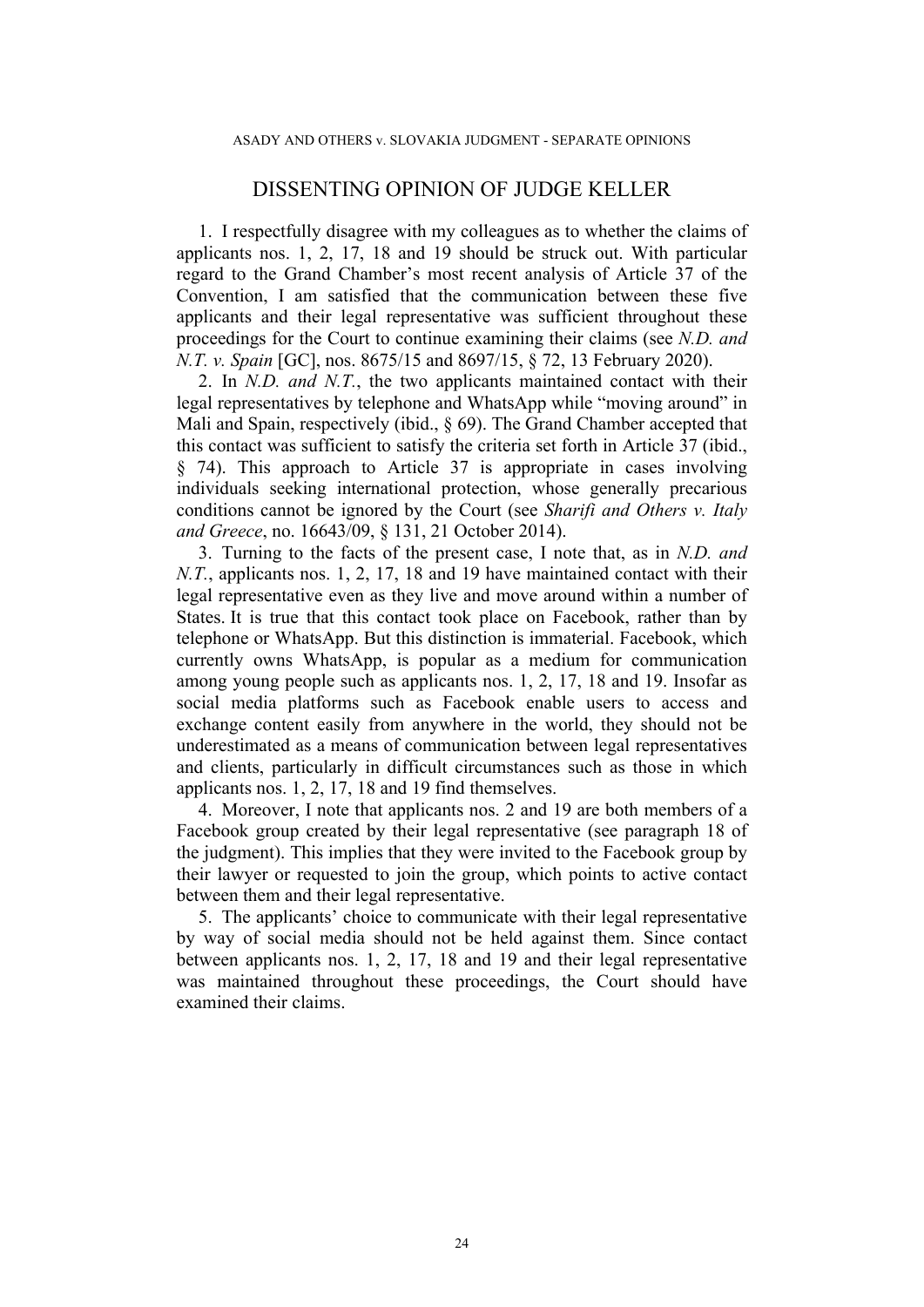# JOINT DISSENTING OPINION OF JUDGES LEMMENS, KELLER AND SCHEMBRI ORLAND

### **Introduction**

1. We respectfully disagree with the majority as regards Article 4 of Protocol No. 4. Our view of this aspect of the case also prevents us from supporting their approach to the complaint under Article 13 of the Convention.

2. The majority do not dispute that the applicants were the victims of an "expulsion" within the meaning of Article 4 of Protocol No. 4 (see paragraph 60 of the judgment). It is therefore only necessary to determine whether the expulsion was "collective" in order to decide whether there has been a violation of this provision.

3. An expulsion is "collective" if it compels aliens, as a group, to leave a State, except where such a measure is taken on the basis of a reasonable and objective examination of the particular case of each individual alien of the group (see *N.D. and N.T. v. Spain* [GC], nos. 8675/15 and 8697/15, § 193, 13 February 2020).

4. It can scarcely be doubted that the applicants constitute a "group". The Court has consistently held that the number of persons affected by an expulsion is irrelevant under Article 4 of Protocol No. 4 (ibid., § 203).

5. There are consequently only two critical questions before the Court.

6. First, did the applicants each receive a reasonable and objective examination of their respective cases? The majority answer in the affirmative. For the reasons that follow, we respectfully disagree.

7. Second, if the applicants' individual cases were not reasonably and objectively examined, should this be attributed to their own conduct, a circumstance that could play a role, given the recent Grand Chamber judgment in *N.D. and N.T. v. Spain*? We would answer this question, which the majority find unnecessary to address, in the negative. In our view, the judgment in *N.D. and N.T. v. Spain* must be confined to its proper context in order to avoid depriving the right secured by Article 4 of Protocol No. 4 of its very essence.

### **The first question**

8. The manner in which the applicants' cases were examined by the Slovakian police is contested by the parties (see paragraph 63 of the judgment). Of particular salience in this regard is the allegation by the applicants that they were not interviewed individually.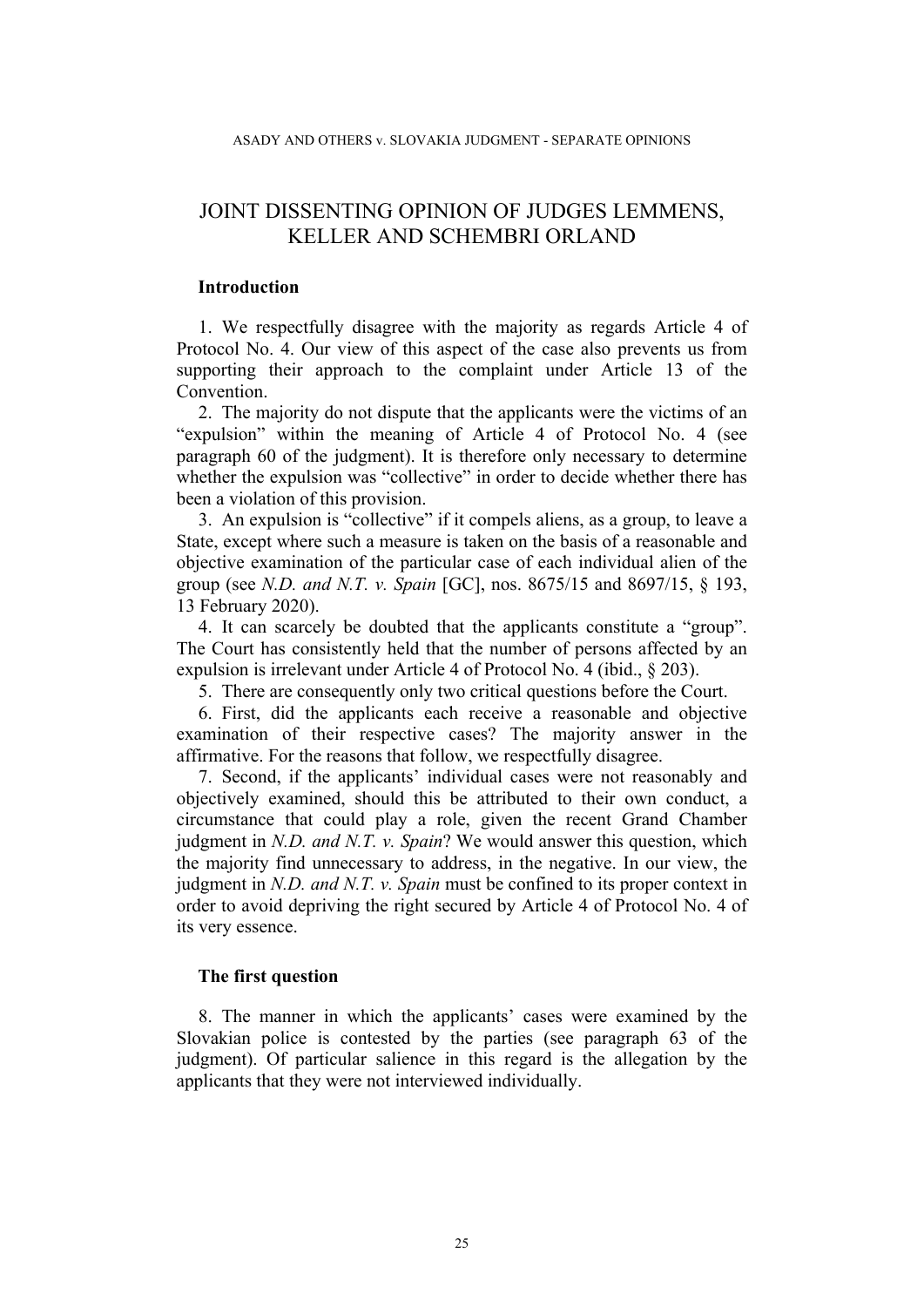9. As the majority note at paragraph 64 of the judgment, the respondent Government's records state that a number of the applicants' interviews overlapped. Although the respondent Government have attempted to dismiss this as a mere clerical error, we agree with the majority that this explanation is implausible, particularly in the absence of supporting evidence.

10. The overlap of interviews makes it especially troubling that there was only a single interpreter present (see paragraph 70 of the judgment). That the respondent Government have submitted evidence that the interpreter remained at the police station for longer than the applicants suggested, as is recorded at paragraph 54 of the judgment, does nothing to dispel this concern.

11. On these two grounds, we find that the applicants were not interviewed individually.

12. Although "Article 4 of Protocol No. 4 does not guarantee the right to an individual interview" (see *N.D. and N.T. v. Spain*, cited above, § 199), such interviews are warranted when individuals may be able to indicate a legal or factual ground which, under international or national law, precludes their removal (see, by converse implication, *Khlaifia and Others v. Italy* [GC], no. 16483/12, § 253, 15 December 2016). This was so in the present case. As paragraph 18 of the judgment explains, a number of the applicants were acknowledged as asylum seekers in other member States of the Council of Europe after their expulsion from the Slovak Republic. Furthermore, Ukraine appears to have accepted that one of them, Mr Shakib, cannot be removed: according to the applicants' observations, he came to reside in Odessa after being granted international protection.

13. In any event, we are constrained to observe that a ten-minute individual interview hardly provides sufficient time to explain an investigative process, identify a person and probe whether he or she was persecuted and requires international protection.

14. Because "the procedure followed does not enable [us] to eliminate all doubt that the expulsion might have been collective", we are not convinced that the examination of the applicants' respective cases was reasonable (see *Čonka v. Belgium*, no. 51564/99, § 61, ECHR 2002-I). In these circumstances, it is unnecessary to consider whether the reasonableness or objectivity of the examination might be impugned on other grounds. However, in making our assessment, we have not closed our eyes to the evidence of difficulties faced by migrants at the Slovak Republic's borders. This evidence includes the Human Rights Watch report cited at paragraph 29 of the judgment, as well as the critical assessment of the situation that was expressed within the United Nations system, particularly by the Committee against Torture and the High Commissioner for Refugees during the second cycle of the Universal Periodic Review ("UPR") (see the Compilation prepared by the Office of the United Nations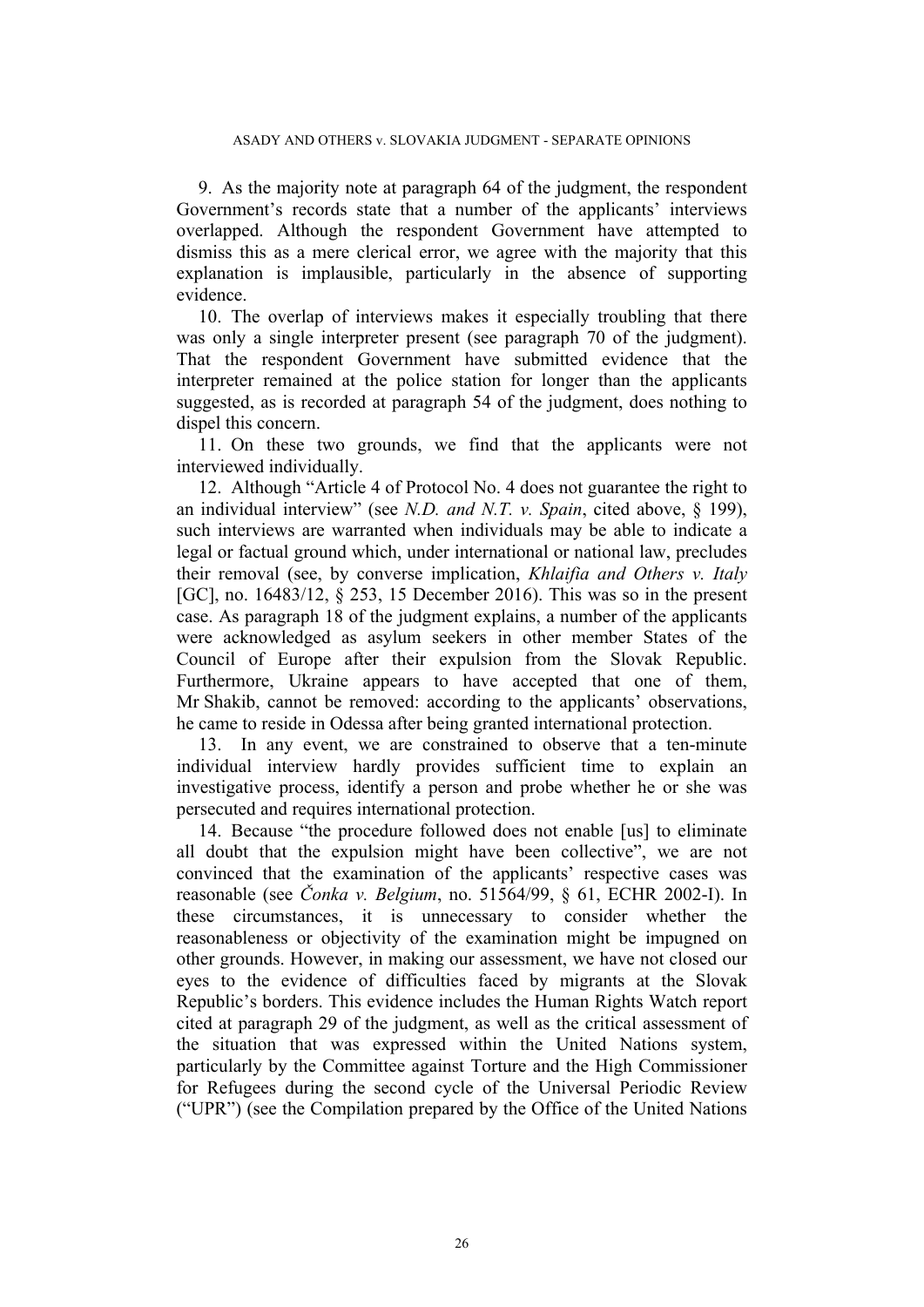High Commissioner for Human Rights in accordance with paragraph 15 (b) of the annex to Human Rights Council Resolution 5/1 and paragraph 5 of the annex to Council Resolution 16/21, §§ 63-72, 11 November 2013, A/HRC/WG.6/18/SVK/2). The second cycle of the UPR took place in 2014, the year in which the applicants were expelled.

### **The second question**

15. Having found that the applicants were indeed subjected to a collective expulsion, we are obliged to address whether this was attributable to their own conduct, in which case Article 4 of Protocol No. 4 would not have been violated (see *N.D. and N.T. v. Spain*, cited above, § 200).

16. The Grand Chamber has identified two situations in which the collective nature of an expulsion might be attributed to an applicant's conduct. The first is characterised by a "lack of active cooperation with the available procedure for conducting an individual examination" (ibid., § 200). The second concerns "the conduct of persons who cross a land border in an unauthorised manner" (ibid., § 201).

17. On the one hand, it has not been suggested that the applicants failed to cooperate with the authorities of the respondent State. On the other hand, the applicants did cross the border between Ukraine and the Slovak Republic in an unauthorised manner (see paragraph 62 of the judgment). However, for three reasons, it is clear that the present case is not an example of the second situation identified by the Grand Chamber in *N.D. and N.T. v. Spain.*

18. First, the Grand Chamber referred to persons who "deliberately take advantage of their large numbers and use force" (see *N.D. and N.T. v. Spain*, cited above, § 201). More than 600 individuals were involved in the events with which the judgment in *N.D. and N.T. v. Spain* was concerned (ibid., § 24). Only thirty-two migrants played a part in the events at the heart of the present case (see paragraph 6 of the judgment). There is nothing to suggest that any of them used force.

19. Second, the Grand Chamber deprecated the creation of a "clearly disruptive situation which is difficult to control and endangers public safety" (see *N.D. and N.T. v. Spain*, cited above, § 201). The applicants in the present case caused no such disruption or endangerment of public safety.

20. Third, the Grand Chamber held that the Court should consider whether a respondent State had provided genuine and effective access to means of legal entry, in particular border procedures, and, *if so*, whether an applicant had cogent reasons not to make use of them which were based on "objective facts for which the respondent State was responsible" (ibid.). In the present case, we are of the opinion that the applicants' reasons for entering the Slovak Republic in an unauthorised manner are irrelevant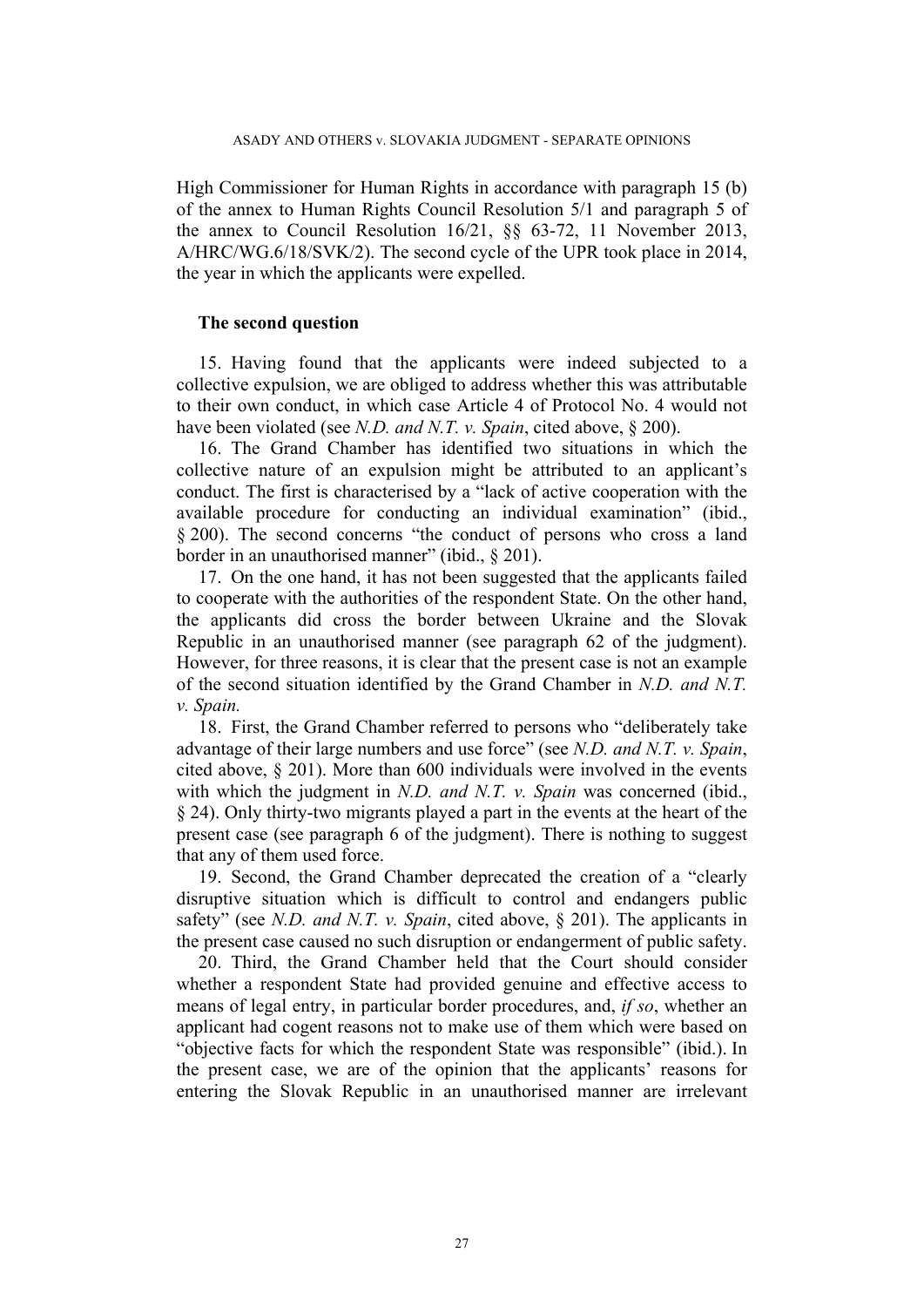because the respondent State has not provided sufficient access to means of legal entry.

21. In coming to this conclusion, we stress that the applicants in *N.D. and N.T. v. Spain* had more opportunity to seek admission to Spain than the applicants in the present case. In particular, the applicants in *N.D. and N.T*. *v. Spain* could have sought international protection at Spain's diplomatic missions and consulates abroad (ibid., § 212). We do not need to decide whether it would have been obligatory or even permissible, as a matter of public international law, for the Slovak Republic to grant the applicants international protection in these circumstances (see *Asylum (Colombia/Peru), Judgment, ICJ Reports* 1950, pp. 274-75). It is sufficient to note that, as a matter of fact, this does not appear to have been a possibility.

22. We also emphasise that it is unclear whether the applicants could have effectively applied for admission to the Slovak Republic at its border with Ukraine (contrast *N.D. and N.T. v. Spain*, cited above, §§ 213-17). The evidence to which we refer at paragraph 14 strongly suggests otherwise.

23. For the foregoing reasons, we hold that the Grand Chamber's judgment in *N.D. and N.T. v. Spain* does not forestall a finding that Article 4 of Protocol No. 4 was violated in the present case.

24. This position should not be taken as defiance of the Grand Chamber. On the contrary, it merely reflects the limited circumstances in which that judgment is applicable. The Grand Chamber itself recognised this when it stated that its reasoning was "without prejudice to the application of Articles 2 and 3" of the Convention (see *N.D. and N.T. v. Spain*, cited above, § 201).

25. It is vital that the limited scope of the Grand Chamber's judgment in *N.D. and N.T. v. Spain* be respected. An overly broad interpretation of the judgment would damage the "broad consensus within the international community" concerning compliance with "the Convention guarantees, and in particular ... the obligation of *non-refoulement*" (see *N.D. and N.T*. *v. Spain,* cited above, § 232).

#### **The Article 13 complaint**

26. It will be evident why we also part ways with the majority with respect to the applicants' Article 13 complaint.

27. The majority regard the complaint as not arguable because they are not persuaded that the applicants' expulsion was "collective" in terms of Article 4 of Protocol No. 4 (see paragraphs 75 and 77 of the judgment).

28. As we take a contrary position on Article 4 of Protocol No. 4, we are bound to respectfully dissent from this approach too.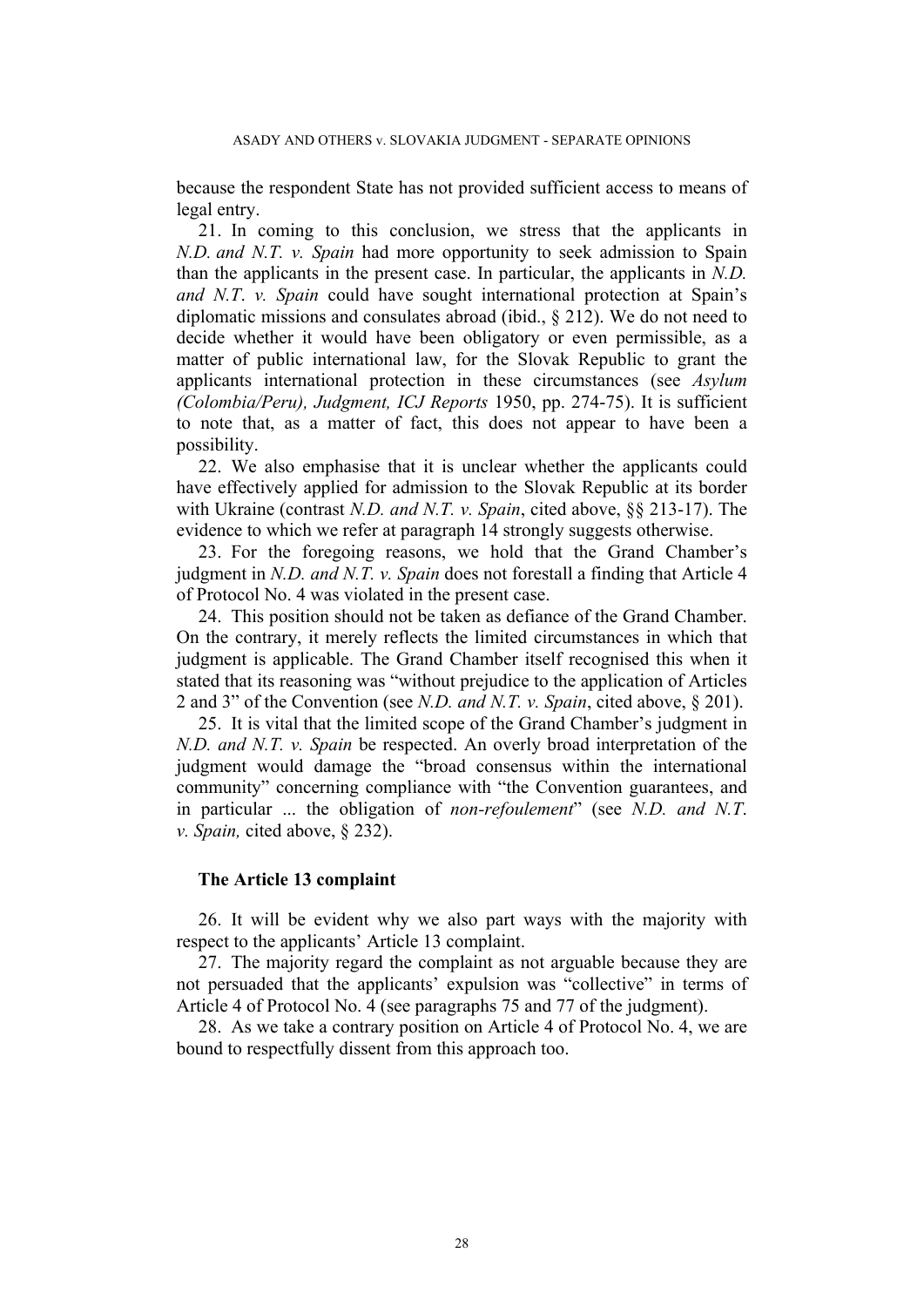## ASADY AND OTHERS v. SLOVAKIA JUDGMENT - SEPARATE OPINIONS

## **Conclusion**

29. Collective expulsion gravely harms the lives of migrants and is prohibited by Article 4 of Protocol No. 4. We regret that the majority's judgment may be read as condoning such conduct and dissent accordingly.